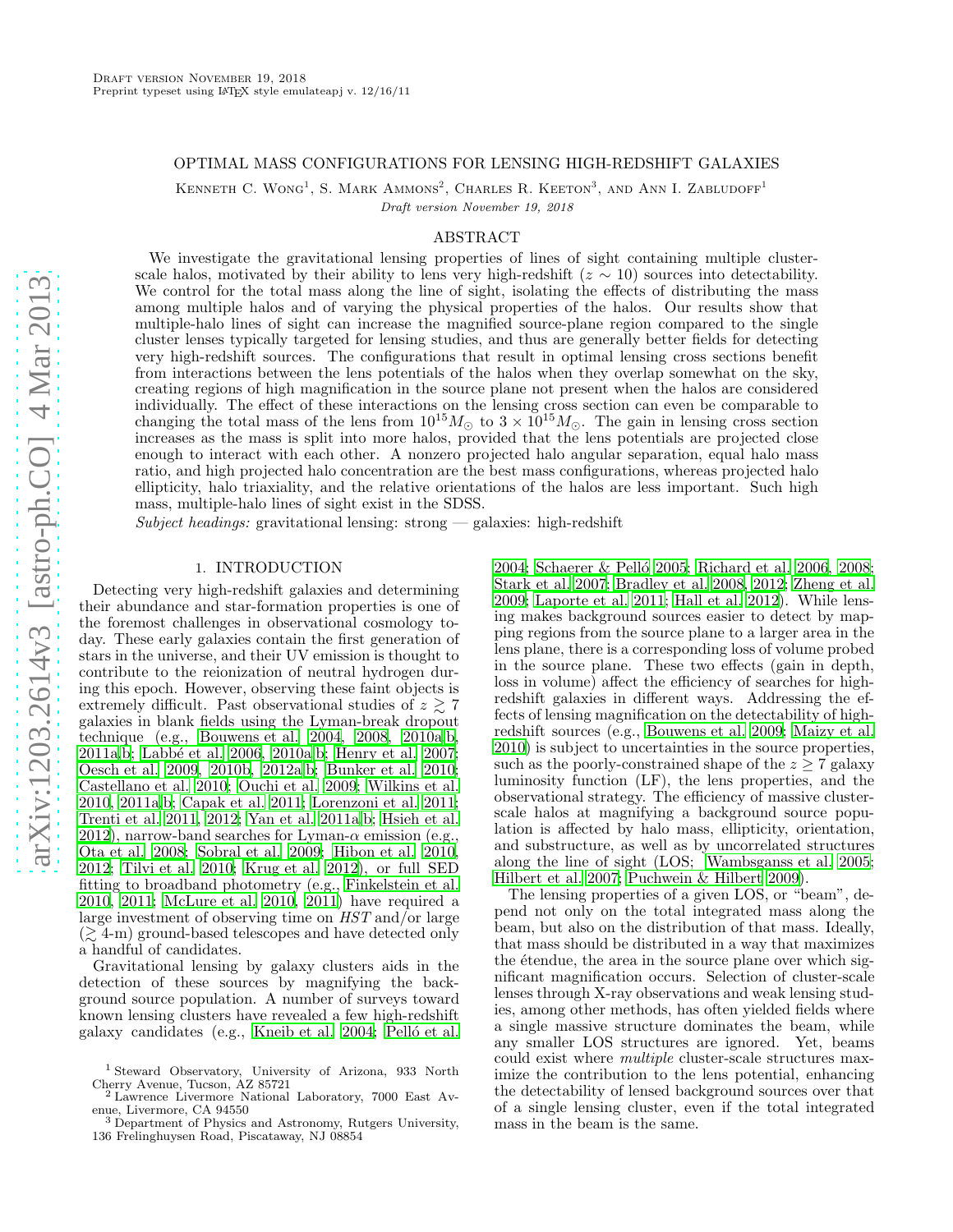A few studies have explored the theoretical lensing properties of lines of sight containing multiple clusters [\(Crawford et al. 1986](#page-22-21); [Bertin & Lombardi 2001\)](#page-22-22), often focusing on cluster-cluster strong lensing (e.g. [Cooray et al. 1999\)](#page-22-23), but few such configurations have been observed and characterized in terms of the properties that maximize their lensing strength. Possible chance alignments in cluster observations were also suggested by [Molinari et al. \(1996\)](#page-23-32) and [Wang & Ulmer](#page-23-33) [\(1997\)](#page-23-33). Serendipitous discoveries have since shown that chance alignments of clusters exist in the observable universe [\(Blakeslee 2001](#page-22-24); [Athreya et al. 2002;](#page-22-25) [Zitrin et al.](#page-23-34) [2012\)](#page-23-34). However, the lensing properties of such multicluster beams relative to single clusters have not been well-studied, and the likelihood of these alignments is not well-known. Distributing the mass in a beam among multiple projected lensing halos may lead to beneficial interactions of the lens potentials and thus higher étendue. If these beams are better at magnifying distant sources than typical lensing clusters, it is important to identify the characteristics that make them powerful lenses and to quantify their frequency in the universe.

The physical properties of the halos in multi-halo beams can also impact their ability to lens high-redshift sources. Several past studies have examined the effects of halo concentration, shape, and substructure, although in the context of lensing  $z \sim 1-2$  galaxies into arcs. [Dalal et al. \(2004](#page-22-26)) and [Mandelbaum et al. \(2009\)](#page-23-35) find a strong correlation between halo mass and the lensing cross section, consistent with arcs in galaxy clusters and not in lower mass systems. As a result of numerical studies of halo concentration, ellipticity, and triaxiality, several groups (e.g., [Bartelmann et al. 1995;](#page-22-27) [Meneghetti et al. 2003](#page-23-36); [Oguri et al. 2003\)](#page-23-37) find that the lensing cross section increases as the mass distribution of the halo becomes more centrally concentrated (either through a steepening of the inner density slope or an increase in the projected halo concentration). These studies have focused on single halos and generally do not seek to identify the properties of the very best and realistic lensing configurations for very high-redshift galaxies.

In this paper, we perform a Monte Carlo analysis to model beams containing multiple cluster-scale halos and evaluate their lensing properties in comparison with single cluster lenses of equivalent total mass. By controlling for total mass, we isolate the gain due purely to the mass configuration − the number of halos and their physical properties. We apply physically-motivated priors to ensure that our beams are realistic.

We describe the details of our lensing analysis and outline our methodology for characterizing the best lensing beams in  $\S$  [2.](#page-1-0) In  $\S$  [3,](#page-3-0) we describe the models we use to represent various mass configurations and test their lensing properties. We present our results in § [4.](#page-6-0) We discuss the interpretation of our results in § [5,](#page-13-0) as well as possible caveats and sources of uncertainty. In addition, we discuss the implications of our findings on the detection of high-redshift sources and the likelihood of finding such mass configurations in the universe. Our main conclusions are summarized in § [6.](#page-17-0) Throughout this paper, we assume a  $\Lambda$ CDM cosmology with  $\Omega_m = 0.274$ ,  $\Omega_b = 0.045, \Omega_\Lambda = 0.726, \text{ and } H_0 = 71 \text{ km s}^{-1} \text{Mpc}^{-1}.$ 

## <span id="page-1-0"></span>2. CHARACTERIZING THE BEST MASS CONFIGURATIONS FOR LENSING

The lensing properties of a particular mass configuration for a high-redshift source plane can be influenced by several physical characteristics. The total mass along the line of sight clearly is important, as well as the manner in which that mass is distributed, both in projection and redshift. In addition, the structural properties of the halos containing the mass will have an effect on the lensing. In this section, we describe our lensing calculations and our metric for evaluating the lensing properties of our simulated beams, as well as introduce our tests for looking at the effects of the various physical properties of their mass configurations.

## 2.1. Lensing Analysis

<span id="page-1-1"></span>All of our lensing calculations are performed using an updated version of the software described in [Keeton](#page-22-28) [\(2001a\)](#page-22-28). Here, we describe methodology for determining the lensing properties of a given mass configuration. We select a source redshift of  $z_s = 10$ , which is close to the current limits of what is currently feasible with existing observatories [\(Bouwens et al. 2011a\)](#page-22-4).

To study the lensing properties of various mass configurations on  $a \, z = 10$  source plane, we construct a uniform  $5' \times 5'$  grid of small circular sources at  $1''$  intervals on the source plane. In principle, we could use elliptical sources [\(Keeton 2001b](#page-22-29)), but this adds an additional complication, so we assume circular sources. We then trace these sources through the mass configuration. The result is a distribution of image positions that will always contain a number of points greater than or equal to the original source plane grid due to multiple imaging of sources within the lensing caustics. For each source, we tabulate the images associated with it, as well as the elements of the magnification tensor,  $\mathbf{M}(\boldsymbol{x})$ , for each image. The total image magnification at  $x$  is just the determinant of  $\mathbf{M}(\boldsymbol{x})$ .

The axis ratio of the image (assuming an intrinsically circular source) can be approximated as the ratio of the eigenvalues of the magnification tensor (e.g., [Schneider et al. 1992](#page-23-38); [Fedeli et al. 2006\)](#page-22-30),  $a/b \approx \lambda_1/\lambda_2$ , where  $a$  and  $b$  are the major and minor axes of the lensed image and  $\lambda_1$  and  $\lambda_2$  are the maximum and minimum eigenvalues of  $M(x)$ , respectively. This approximation should be valid for small circular sources, but can break down for extended sources when the magnification tensor changes appreciably over the area of the source [\(Fedeli et al. 2006\)](#page-22-30).

The magnification tensor at each image position is calculated numerically, accounting for the effects of multiple lensing planes. We provide a brief discussion of the lensing formalism behind these calculations since we are often dealing with multiple halos at different redshifts (see also [Kochanek & Apostolakis \(1988\)](#page-23-39) and McCully et al. in preparation). Angular positions in the source plane and image plane are denoted  $u$  and  $x$ , respectively.

For simplicity, first consider the case of two halos at the same redshift so they can be treated as being in the same lens plane. The lens potential is the superposition of the potentials of the two halos,

$$
\phi_{\text{tot}}(\boldsymbol{x}) = \phi_1(\boldsymbol{x}) + \phi_2(\boldsymbol{x}). \tag{1}
$$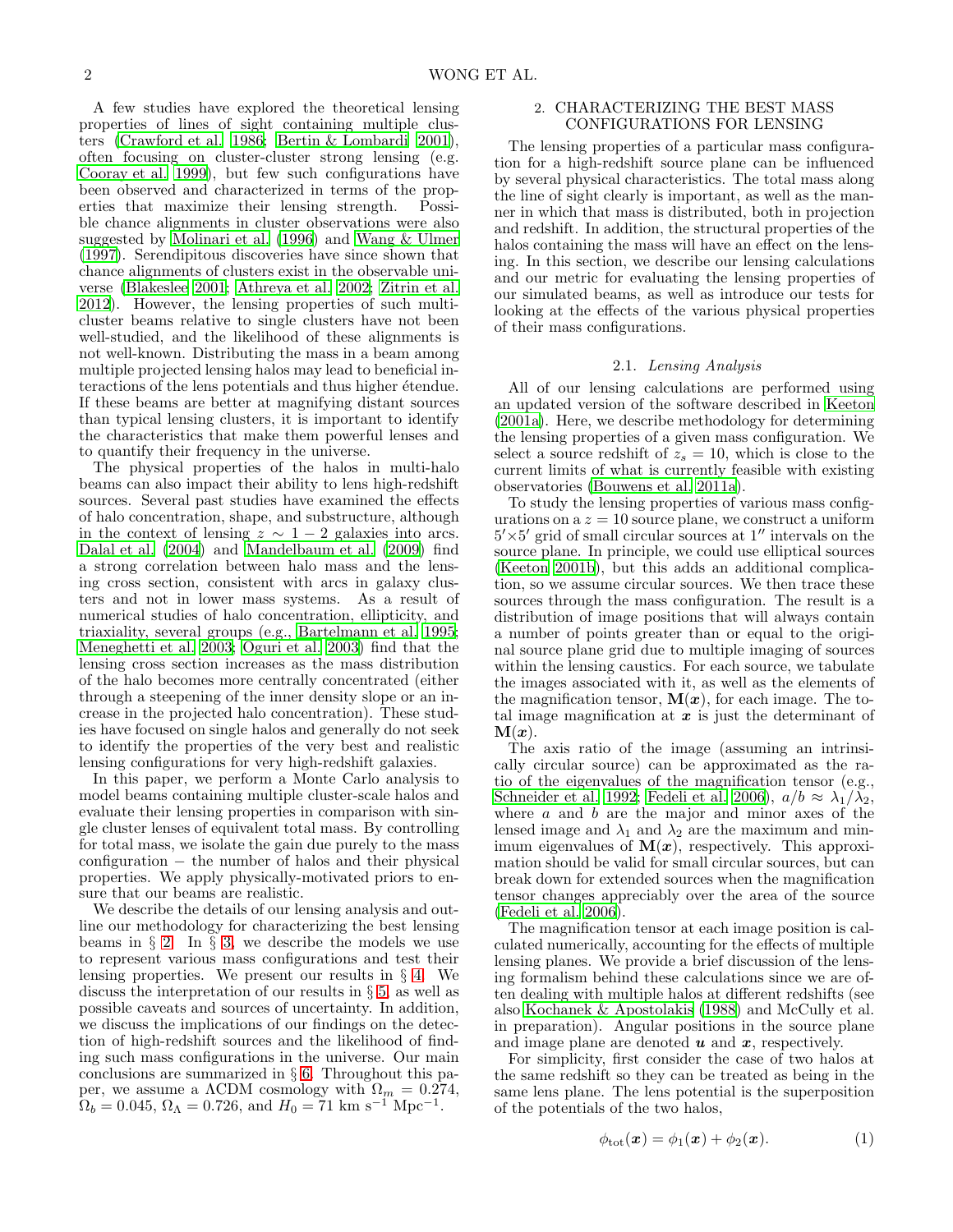The lens equation is

$$
\begin{aligned} \mathbf{u} &= \mathbf{x} - \nabla \phi_{\text{tot}} \\ &= \mathbf{x} - \alpha_1(\mathbf{x}) - \alpha_2(\mathbf{x}), \end{aligned} \tag{2}
$$

where  $\alpha_1 = \nabla \phi_1$  and  $\alpha_2 = \nabla \phi_2$  are the deflections for the two halos. The inverse magnification tensor is

$$
\mathbf{M}(\boldsymbol{x})^{-1} = \begin{bmatrix} 1 - \kappa_1 - \kappa_2 - \gamma_{c1} - \gamma_{c2} & -\gamma_{s1} - \gamma_{s2} \\ -\gamma_{s1} - \gamma_{s1} & 1 - \kappa_1 - \kappa_2 + \gamma_{c1} + \gamma_{c2} \end{bmatrix}
$$
\n(3)

where  $\kappa$  indicates the convergence (the isotropic magnification term) while  $\gamma_c$  and  $\gamma_s$  indicate the two components of shear (the anisotropic magnification term). In general, these three quantities will have similar amplitudes − not necessarily identical, but within a factor of a few of each other. The magnification at a given image position is then

<span id="page-2-0"></span>
$$
\mu = \det(\mathbf{M}(\boldsymbol{x})) = \frac{1}{\det(\mathbf{M}(\boldsymbol{x})^{-1})}
$$
  
= 
$$
\left[ (1 - \kappa_1 - \kappa_2)^2 - (\gamma_{c1} + \gamma_{c2})^2 - (\gamma_{s1} + \gamma_{s2})^2 \right]^{-1}.
$$
  
(4)

The convergence and shear terms from both halos enter the equation at the same lowest order.

Consider a scenario where the two halos are separated enough that their caustics are distinct. We would like to examine how the lens potentials of the halos interact with each other and affect the magnification in regions near one of them. Suppose we are reasonably close to halo  $#1$ . Equation [4](#page-2-0) indicates that the change in the magnification across the field due to the presence of halo #2 can be due to both its density profile and shear effects. If halo  $#2$ is far enough away that its convergence and shear are relatively small, we can do a Taylor series expansion in the quantities from halo  $#2$ ,

<span id="page-2-1"></span>
$$
\mu \approx \mu_1 + 2\mu_1^2 \left[ (1 - \kappa_1)\kappa_2 + \gamma_{c1}\gamma_{c2} + \gamma_{s1}\gamma_{s2} \right] + \dots, \quad (5)
$$

where  $\mu_1 = [(1 - \kappa_1)^2 - \gamma_{c1}^2 - \gamma_{s1}^2]^{-1}$  is the magnification from halo  $#1$  alone. The extra term in Equation  $(5)$ does not have the form of the magnification expected from halo  $#2$  alone. This is the statement that – unlike the lens potentials, deflections, convergence terms, and shear terms – magnifications do not simply add linearly because magnification is a nonlinear function of the potential. This term is not necessarily positive since  $\gamma_c$  and  $\gamma_s$  can have either sign, although in practice the presence of halo #2 generally increases the magnification rather than decreases it.

Now consider the case of two halos at different redshifts. Let halo  $#1$  be in the foreground and halo  $#2$  be in the background. Now the lens equation has the form

<span id="page-2-2"></span>
$$
\boldsymbol{u} = \boldsymbol{x} - \boldsymbol{\alpha}_1(\boldsymbol{x}) - \boldsymbol{\alpha}_2(\boldsymbol{x} - \beta_{12}\boldsymbol{\alpha}_1(\boldsymbol{x})), \qquad (6)
$$

where  $\beta_{12}$  is a ratio of angular diameter distances between combinations of the observer, the two lens planes, and the source plane:

$$
\beta_{12} = \frac{D_{12}D_s}{D_2 D_{1s}}.\tag{7}
$$

Note in Equation [6](#page-2-2) that  $\alpha_1$  appears inside the argument of  $\alpha_2$ . This occurs because the location where a light

ray intersects plane #2 is shifted from the position of the light ray in the image plane due to the presence of the foreground lens. The inverse magnification tensor is

$$
\mathbf{M}(\boldsymbol{x})^{-1} = \begin{bmatrix} 1 - (\kappa_1 + \gamma_{c1}) & -\gamma_{s1} \\ -\gamma_{s1} & 1 - (\kappa_1 - \gamma_{c1}) \end{bmatrix} \\ - \begin{bmatrix} \kappa_2 + \gamma_{c2} & \gamma_{s2} \\ \gamma_{s2} & \kappa_2 - \gamma_{c2} \end{bmatrix} \begin{bmatrix} 1 - \beta_{12}(\kappa_1 + \gamma_{c1}) & -\beta_{12}\gamma_{s1} \\ -\beta_{12}\gamma_{s1} & 1 - \beta_{12}(\kappa_1 - \gamma_{c1}) \end{bmatrix}
$$
\n(8)

This is actually even more complicated than it appears because (like  $\alpha_2$ ) the functions  $\kappa_2$ ,  $\gamma_{c2}$ , and  $\gamma_{s2}$  are all evaluated at the position  $\mathbf{x} - \beta_{12} \alpha_1(\mathbf{x})$ . The expression for  $\mu$  is similarly complicated.

The formalism can be extended to an arbitrary number of lens planes [\(Schneider et al. 1992;](#page-23-38) [Petters et al. 2001](#page-23-40)). The inverse magnification tensor for the jth lens plane of a given line of sight can be calculated through the recursion relation

<span id="page-2-3"></span>
$$
\mathbf{M}(\boldsymbol{x})_j^{-1} = \mathbf{I} - \sum_{i=1}^{j-1} \beta_{ij} \boldsymbol{\Gamma}_i \mathbf{M}(\boldsymbol{x})_i^{-1}, \tag{9}
$$

where **I** is the 2 × 2 identity matrix,  $\mathbf{M}(\boldsymbol{x})_1^{-1} = \mathbf{I}$ , and  $\Gamma_i$  is the "shear tensor" for plane *i*,

<span id="page-2-4"></span>
$$
\mathbf{\Gamma}_{i} = \begin{bmatrix} \kappa_{i} + \gamma_{ci} & \gamma_{si} \\ \gamma_{si} & \kappa_{i} - \gamma_{ci} \end{bmatrix} . \tag{10}
$$

The inverse magnification tensor for the entire mass distribution is given by Equation [9](#page-2-3) evaluated at the source plane,  $\mathbf{M}(\boldsymbol{x})_s^{-1}$ , and the image magnification and axis ratio can then be evaluated. We will revisit this formalism when interpreting our results.

# 2.2. Quantifying the Lensing Properties of Different Mass Configurations

There are a number of quantities we can use to determine how good a particular line of sight is for lensing. The relative merits of each quantity depends on our ultimate objective. For the purposes of this work, we are primarily interested in finding the lines of sight that are most effective at magnifying very high-redshift sources  $(z \sim 10)$  into detectability.

A simple and useful metric for evaluating the lensing power of a particular mass configuration is the cross section for magnifying a source above some minimum threshold value. This cross section, which we denote  $\sigma_{\mu}$ , is the area in the source plane over which a lensed source's brightest image is magnified above the chosen threshold magnification.  $\sigma_{\mu}$  is a convenient quantity because it makes no assumptions about the properties of the source population (aside from its redshift) or the observational setup, but is dependent only on the mass configuration. We choose to define  $\sigma_{\mu}$  in terms of source plane area rather than image plane area because the former is a better metric for evaluating the quality of a particular line of sight in terms of maximizing the potential number of high-redshift detections. Although area in the image plane with high  $\mu$  may be a relevant quantity, its usefulness depends on the specific details of the observations designed to study these lines of sight due to source size effects, and is therefore less general.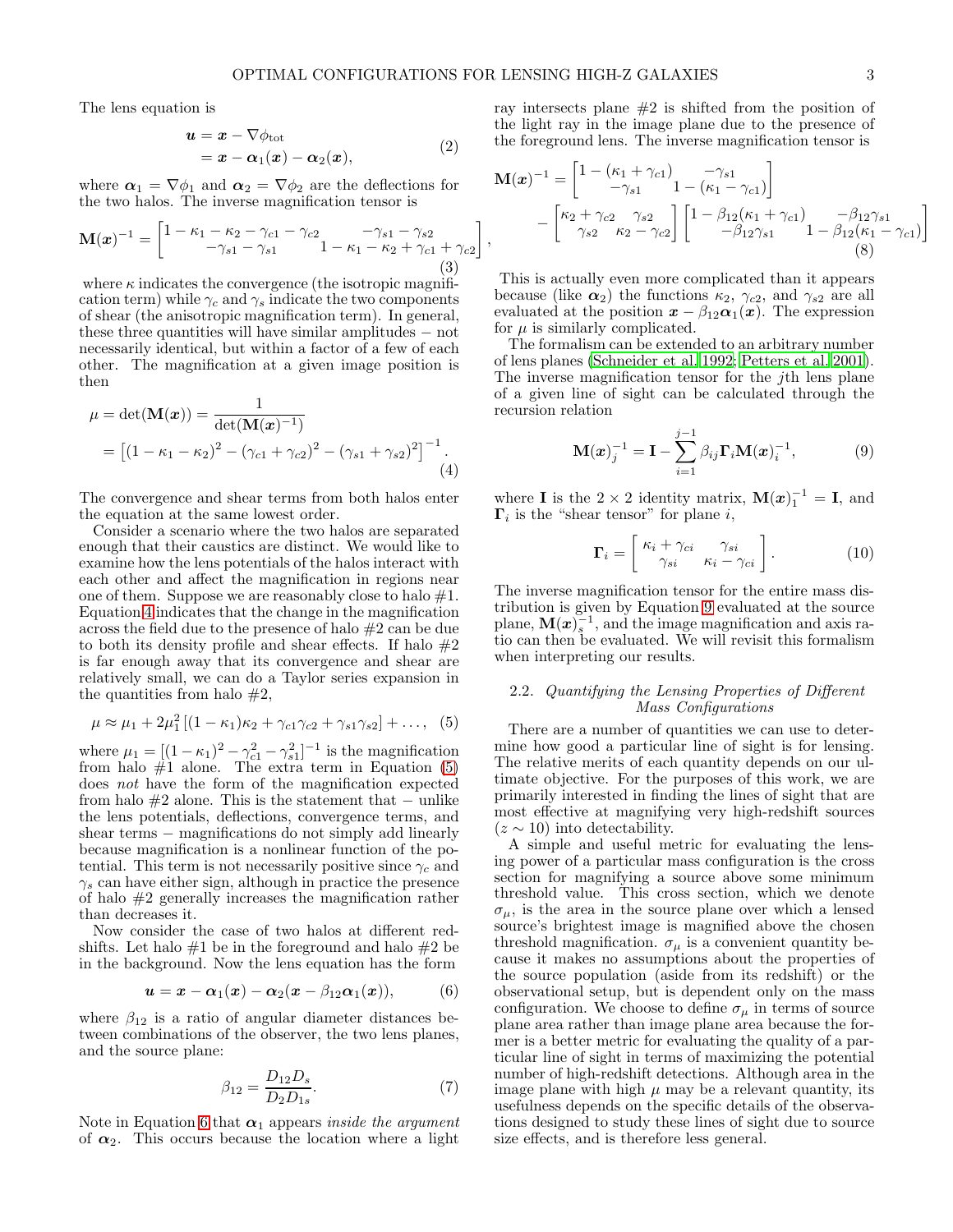We define  $\sigma_{\mu}$  in terms of the magnification of the brightest source image rather than total magnification because it is the detectability of individual images that interests us. If a source is multiply imaged such that it has a high total magnification but no individual image is magnified enough to be detectable, it is of no use. Throughout this paper, we define  $\sigma_{\mu}$  as the source plane area where a source's brightest image has a magnification  $\mu \geq 3$ . This value is somewhat arbitrary, although there are indications that the number of high-redshift detections in lensing fields, while relatively flat as a function of magnification, broadly peaks in regions with  $\mu \sim 3$ (Ammons et al. in preparation). We ultimately find that our general conclusions are not affected by our choice of magnification threshold, and we discuss the implications of changing this threshold in Appendix [A.](#page-18-0) Formally,  $\sigma_{\mu}$ is defined as

$$
\sigma_{\mu} = \int_{\Omega} \mathcal{H} \left( \max(\mu) - \mu_t \right) d\Omega, \tag{11}
$$

where  $\Omega$  is area in the source plane,  $\mathcal H$  is the Heaviside step function,  $\max(\mu)$  is the highest magnification of any individual image associated with a given source position, and  $\mu_t$  is the threshold magnification, which we choose to be  $\mu_t = 3$ .  $\sigma_\mu$  can be thought of as étendue – the area in the source plane that would get magnified above a certain value of interest.

Figure [1](#page-3-1) shows  $\sigma_{\mu}$  as a function of mass for a single spherical NFW halo [\(Navarro et al. 1996\)](#page-23-41) at  $z = 0.5$ , with structural properties at each mass given by the median relations of [Zhao et al. \(2009\)](#page-23-42). The halo mass is defined as  $M_{200}$ , the mass enclosed within a sphere whose mean density is 200 times the mean matter density at that redshift. The mass range is chosen to represent realistic sizes for massive cluster lenses. As expected, the cross section increases monotonically with mass, changing by  $\geq 3 \times$  for a corresponding factor of 3 change in mass over this range. This reflects the fact that more massive halos are generally better lenses. This figure also gives a sense of the value of  $\sigma_{\mu}$  expected for massive clusters and how it changes with the addition of more mass. We later use this model to roughly compare gains in  $\sigma_u$  arising from the mass configuration alone to those from the addition of more total mass.

#### 3. LINE-OF-SIGHT MASS MODELS

<span id="page-3-0"></span>The halos used in our analysis are parameterized as NFW profiles, an assumption that facilitates comparison with past and on-going work on massive cluster lenses and is supported by several observational studies (e.g., [Kneib et al. 2003](#page-22-31); [Katgert et al. 2004;](#page-22-32) [Comerford et al.](#page-22-33) [2006;](#page-22-33) [Shu et al. 2008\)](#page-23-43). We neglect the effects of substructure and baryonic matter in our calculations, although we comment on this in  $\S$  [5.2.](#page-14-0)

### 3.1. Priors on Halo Properties

<span id="page-3-2"></span>We generate halos with redshifts drawn from a distribution in the range  $0.1 \leq z \leq 0.9$ . We choose this range because we expect the majority of massive cluster-scale lenses to be at these low-to-intermediate redshifts due to the evolution of the halo mass function. At very low redshift  $(z \leq 0.1)$ , there is little volume and the surface density of cluster halos becomes small (assuming



<span id="page-3-1"></span>FIG. 1.— The lensing cross section,  $\sigma_{\mu}$ , as a function of mass for a spherical halo at  $z = 0.5$ . The cross section increases monotonically with mass, reflecting the fact that more massive halos are better lenses.

a shallower-than-isothermal mass profile), making these halos less effective lenses. At higher redshifts  $(z \geq 1)$ , the lensing geometry works against gains in magnification because the angular diameter distance ratios among the observer, lens, and source become unfavorable for lensing high-redshift sources. Furthermore, cluster-scale halos are more rare and the evolution of cluster properties has not been well constrained by observations at these redshifts. Our redshift range encompasses the theoretical peak in the lens redshift distribution for clusters lensing giant arcs ( $z \sim 0.3 - 0.4$ ; [Bartelmann et al.](#page-22-34) [1998\)](#page-22-34), as well as the observed peak in the redshifts of arc-producing lensing clusters from the RCS2 dataset  $(z \geq 0.6;$  [Gladders et al. 2003;](#page-22-35) [Hennawi et al. 2007](#page-22-36)). The redshift distribution from which we draw is weighted by the number of halos with masses greater than  $10^{14} M_{\odot}$ expected within a comoving volume element defined by the solid angle of our fiducial aperture of 3'5 (see below). This procedure ends up populating the full redshift range  $(0.1 \le z \le 0.9)$ , although not uniformly. Our procedure includes the possibility that multiple halos lie at the same redshift, as would subclusters in clusters of galaxies, although we do not account for physical interactions among the halos as might occur in subcluster mergers.

The number density of halos at a given mass and redshift is determined using the publicly-available halo mass function code of [Tinker et al. \(2008\)](#page-23-44), which assumes the Eisenstein  $&$  Hu (1998) matter transfer function as the default. In this calculation, we also assume our fiducial cosmological parameters, along with  $\sigma_8 = 0.8$ ,  $\delta_{crit} = 1.686$ , and a primordial power spectrum index of 0.963. We define halos to have an overdensity of  $\Delta = 200$ relative to the mean background density at that redshift. We assign each halo a mass drawn from the mass function at its given redshift, requiring that the halo has a mass of at least  $10^{14}M_{\odot}$ , roughly the mass of a Virgo-scale galaxy cluster.

We perform a Monte Carlo analysis to generate lines of sight that contain  $N$  halos, where  $N$  is the number of distinct halos that we are testing in that particular set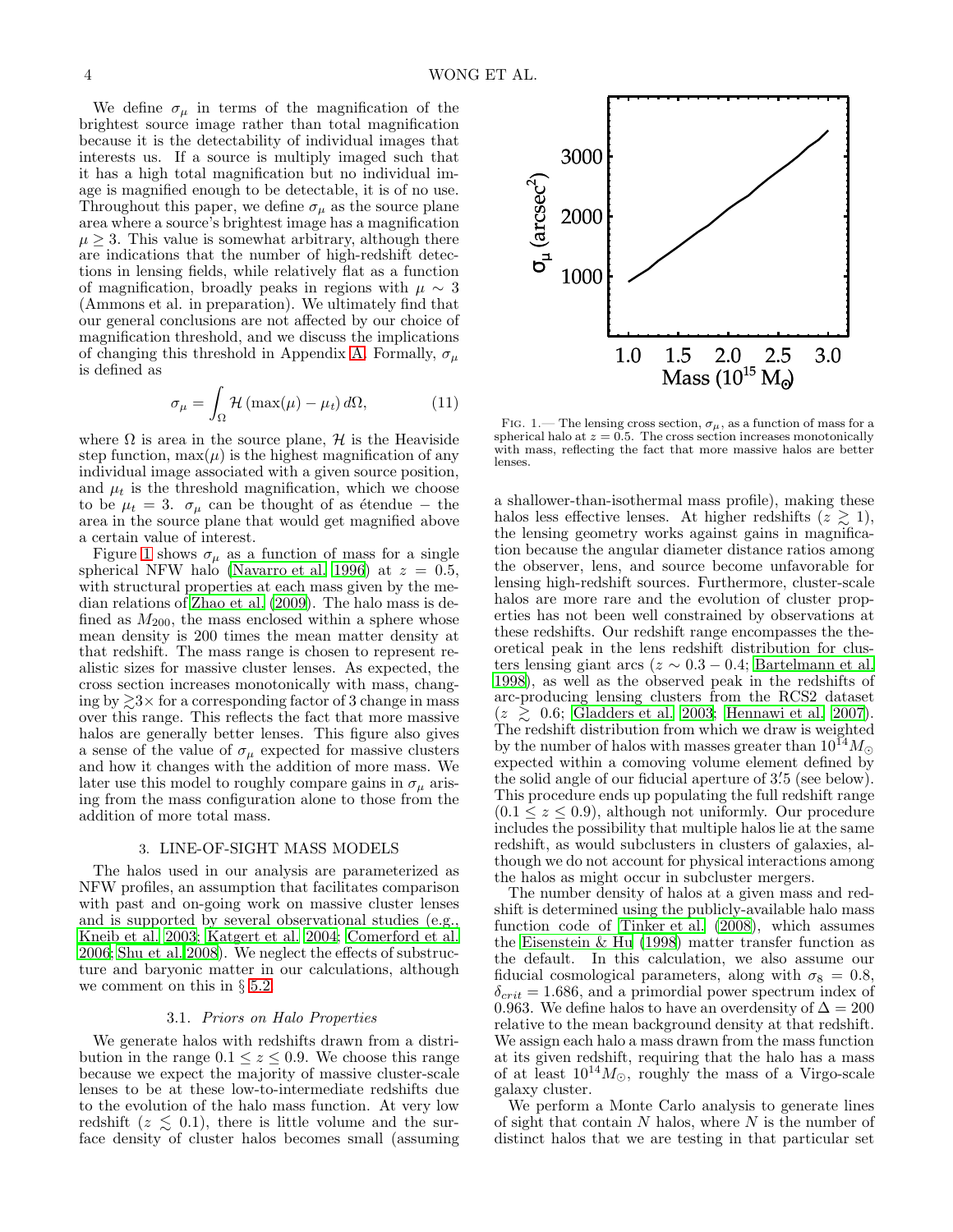of trials. We examine a control sample of beams containing  $N = 1$  halo (§ [3.2\)](#page-4-0), then explore beams with multiple halos for comparison  $(\S 3.3 \text{ and } \S 3.4)$  $(\S 3.3 \text{ and } \S 3.4)$  $(\S 3.3 \text{ and } \S 3.4)$  $(\S 3.3 \text{ and } \S 3.4)$ . For each trial, we randomly draw redshifts for  $N$  halos using the procedure described above. We then randomly assign masses to these halos using the mass function at each halo redshift until we find a realization where the total mass across all  $N$  halos is within 1% of some fiducial beam mass. We choose this fiducial mass to be  $2 \times 10^{15} M_{\odot}$  which is roughly the virial mass of massive clusters like Coma [\(Kubo et al. 2007](#page-23-45)) and Abell 1689 [\(Umetsu & Broadhurst 2008\)](#page-23-46).

The angular positions of the halos in a particular realization are drawn randomly to approximate the distribution of physically uncorrelated halos in such a line of sight within a fixed aperture. We choose an aperture size of 3.5 in diameter, which is a separation large enough that halos with our chosen range of properties generally behave as independent lenses and do not gain from interactions with other halos (see  $\S$  [4.1\)](#page-6-1). We place one halo at the origin and randomly distribute the remain- $\lim_{M \to \infty} N - 1$  halos uniformly across a disk of radius 3.5. We then calculate the centroid and diameter of the minimum enclosing circle of the distribution. If the diameter is less than 3. ′5, we retain that configuration, otherwise we repeat the procedure. After finding a suitable configuration for a particular trial, the field across which we perform our lensing analysis is re-centered on the centroid of the minimum enclosing circle.

For beams containing multiple halos, this procedure assumes that the positions of cluster-scale halos on the sky are uncorrelated on scales smaller than a few arcminutes. In detail, there may be correlations between halos at small redshift separation due to large scale structure (e.g. filaments, superclusters). However, accounting for this would require detailed knowledge of the evolution of the cluster correlation function on ∼arcminute scales with redshift, which is not well-constrained. Such correlations will be investigated in a future work using cosmological simulations (French et al. in preparation), but we ignore this effect for our analysis.

To determine the relevant physical properties of the halos for our lensing calculations, we use the publiclyavailable halo evolution code based on the models of [Zhao et al. \(2009](#page-23-42)). Using this code, we determine the median virial radius  $r_{vir}$ , concentration parameter  $c_{vir}$ , scale radius  $r_s$ , and characteristic density  $\rho_s$  as a function of halo mass and redshift and apply these to our halos, assuming the same cosmological parameters as described above. We note that recent results suggest a possible reversal in the halo mass-concentration relation at the cluster scale (e.g., [Klypin et al. 2011;](#page-22-38) [Prada et al.](#page-23-47) [2011\)](#page-23-47), which we do not account for. However, such a trend would affect both our control sample and multihalo beams in similar ways, so the relative properties of these lines of sight should not be significantly affected. We include an intrinsic scatter in  $c_{vir}$  of  $\sigma_{\log c} = 0.14$ [\(Bullock et al. 2001\)](#page-22-39), which affects the values of  $r_s$  and  $\kappa_s$  (the characteristic surface density) that go into the lensing calculation but keeps virial mass and radius fixed.

Lensing clusters have been found to have an orientation bias such that the major axis of lensing-selected halos tends to be preferentially aligned with the line of sight from the observer. This has the effect of increasing their projected concentration in the plane of the sky [\(Corless & King 2007;](#page-22-40) [Hennawi et al. 2007](#page-22-36); [Broadhurst & Barkana 2008;](#page-22-41) [Oguri & Blandford 2009](#page-23-48)). We are not looking specifically at lines of sight that have been predetermined to be good lenses, but triaxiality and projection effects can certainly affect the lensing properties of these mass configurations. For this reason, we assume that our halos are triaxial, with axis ratios drawn from Gaussian distributions determined from simulations performed by [Shaw et al. \(2006\)](#page-23-49). We use the results from their simulations that include mass structures just beyond the virial radii of their halos, which give axis ratios of  $b/a = 0.79 \pm 0.121$  and  $c/a = 0.678 \pm 0.113$ , where a, b, and c are the major, intermediate, and minor semi-axes of the halo. We then give our halos a random orientation in a spherical coordinate system and project the mass distributions onto the plane of the sky to get their projected ellipticities and position angles. We can also determine the effects of this projection on the relevant physical quantities for lensing (see Appendix [B](#page-19-0) for details). We note that our assumed NFW halos have elliptically symmetric density profiles (as opposed to elliptically symmetric lens potentials) for which the potentials do not have analytic solutions and are instead computed numerically.

Any values of lensing quantities given here are specific to the mass models with the properties used in our analysis. In general, the diversity of possible mass configurations in the universe likely results in a large range of possible lensing properties and implied effects on the detection of high-redshift sources. We have imposed several physically-motivated priors to reflect realistic mass distributions, but we caution against using the absolute numbers derived in this analysis, instead focusing on comparing the relative values of the lensing properties of the multiple-halo lensing beams to that of the singlehalo case.

# 3.2. Single Halo Control Sample

<span id="page-4-0"></span>We generate a sample of fields containing a single halo as a control sample with which to compare the multi-halo mass distributions. These fields contain a single NFW halo with a virial mass within 1% of our fiducial mass of  $2 \times 10^{15} M_{\odot}$  with properties described in § [3.1.](#page-3-2) A sourceplane magnification map for a typical one of our Monte Carlo trials is shown in the top left panel of Figure [2,](#page-5-1) with the corresponding image-plane map shown in the top left panel of Figure [3.](#page-6-2) Cross-sections are evaluated in the source plane. We will also investigate the properties of the best mass configurations that are ranked within the top 10% by  $\sigma_{\mu}$ , so we plot analogous maps in the top left panels of Figures [4](#page-7-0) and [5](#page-8-0) for one such configuration.

#### 3.3. Two Halos

<span id="page-4-1"></span>Our first multi-halo test is to look at lines of sight with a total mass of  $2 \times 10^{15} M_{\odot}$  divided between two separate cluster-scale halos. Sample magnification maps for one of our typical trials are shown in the top right panels of Figures [2](#page-5-1) and [3,](#page-6-2) with the same plots for a top  $10\%$ trial show in the top right panels of Figures [4](#page-7-0) and [5.](#page-8-0) Although the total mass in the beam remains fixed to within  $1\%$ , we can quantify the differences in their lensing properties compared to the single-halo beams of similar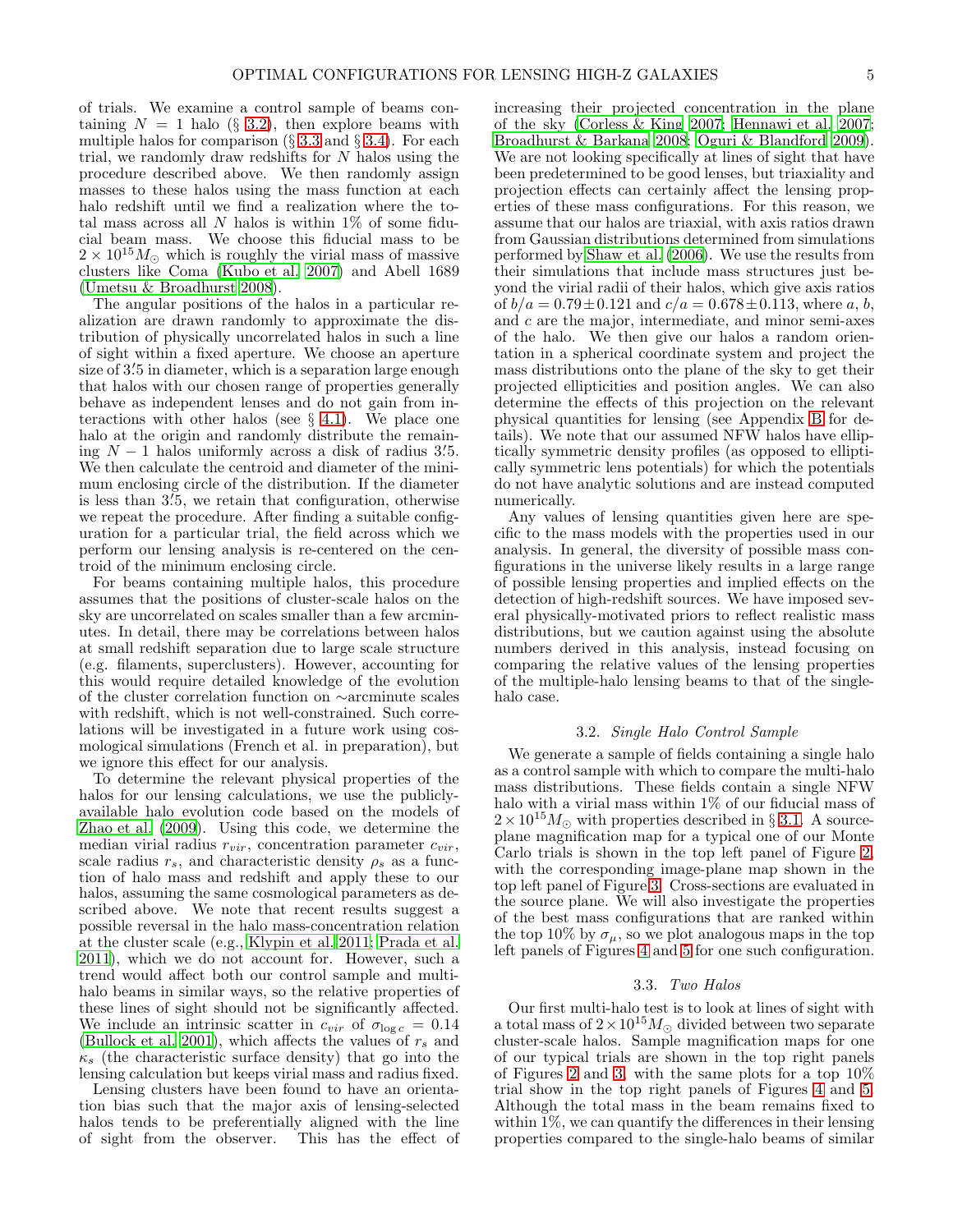

<span id="page-5-1"></span>FIG. 2.— Sample  $z = 10$  source plane magnification maps over a 300''  $\times$  300'' field for lines of sight with close to median  $\sigma_{\mu}$  values containing a single halo (top left), two halos (top right), three halos (bottom left), and five halos (bottom right). The colors correspond to the magnification of the single most magnified image of a small source at each position on the map. The color map is logarithmic in<br>the magnification. The values of  $\sigma_{\mu}$  (arcsec<sup>2</sup>) for these particular configurati median configurations show that increasing the number of halos results in an increase in  $\sigma_{\mu}$ .

total mass, as well as investigate the effects of varying other properties such as the halos' angular separation, relative mass ratio, and redshift distribution.

Although we account for the halo mass function and its redshift evolution when assigning relative halo properties in our analysis, we are, by construction, forcing lines of sight to have both a fixed number of halos and a fixed amount of total mass, not accounting for the likelihood of finding a high-mass beam containing multiple halos projected nearby on the sky. [Oguri & Blandford \(2009\)](#page-23-48) find that chance superpositions of two cluster halos that together create a large Einstein radius are rare compared to single clusters with similar lensing properties. However, we are by design investigating the properties of lines of sight that contain rare mass configurations that are favorable to lensing. We address the likelihood of these chance projections existing in the universe in § [5.4.](#page-15-0) The frequency of such fields will be analyzed in more detail using cosmological simulations in a future work (French et al. in preparation). We note, however, that we have identified several such lines of sight in the SDSS but will leave analyses of their properties to future work (Ammons et al. in preparation).

## 3.4. More Than Two Halos

<span id="page-5-0"></span>We generalize the tests performed in  $\S 3.3$  $\S 3.3$  to allow for the total mass in the beam to be redistributed among three or more halos projected along the LOS. For a trial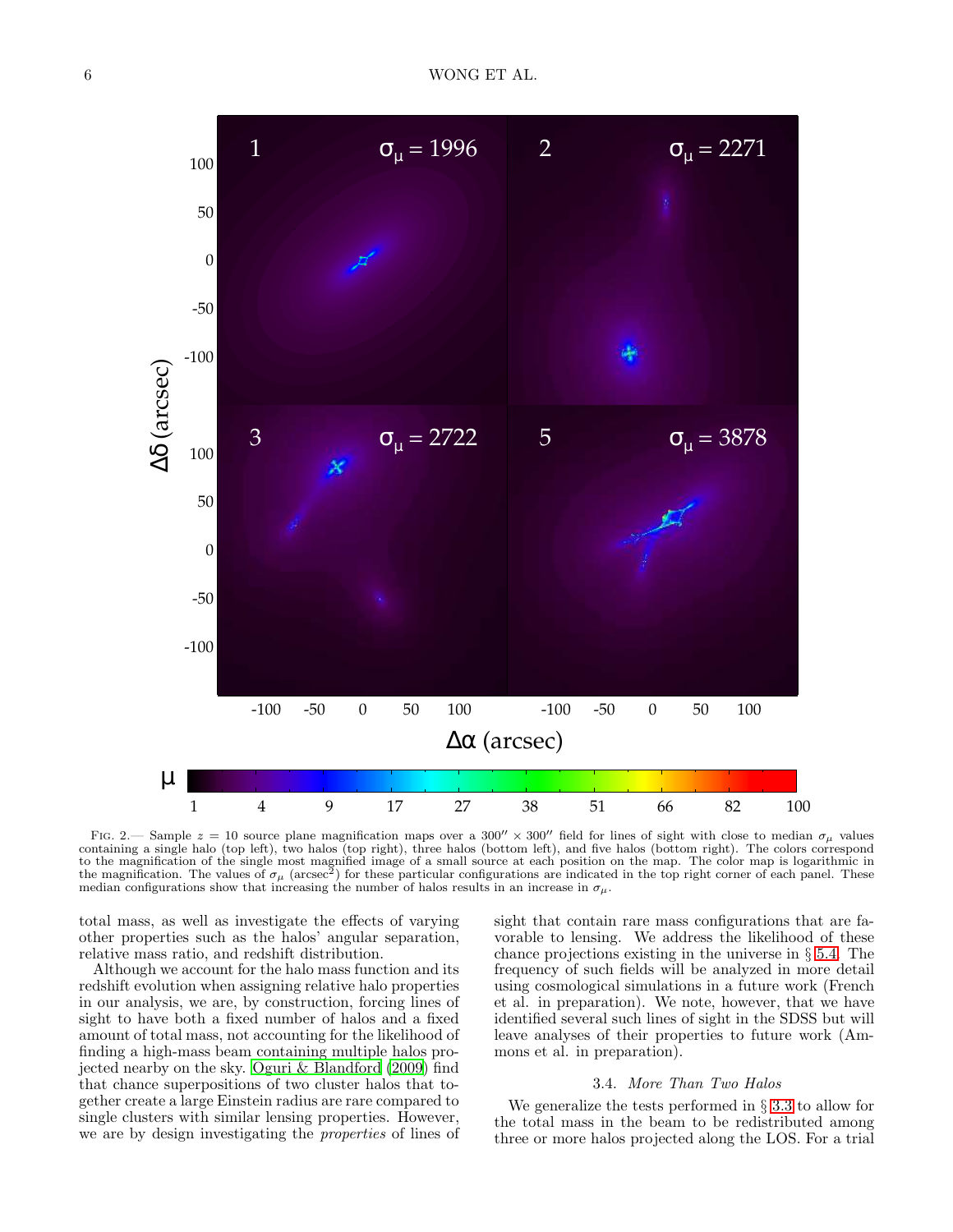

<span id="page-6-2"></span>Fig. 3.— Same as Figure [2](#page-5-1) but the maps in the image plane are now shown. The magnification maps shown here correspond to the same mass distributions as in Figure [2.](#page-5-1)

with  $N$  distinct halos, we draw  $N$  halos until we find a beam with a total integrated mass within 1% of our fiducial single halo. We test lines of sight containing  $N = 3$ and  $N = 5$  halos. Sample magnification maps for typical 3-halo and 5-halo cases are shown in the bottom row of Figures [2](#page-5-1) and [3,](#page-6-2) with a top 10% case shown in the bottom row of Figures [4](#page-7-0) and [5.](#page-8-0) Further trials of beams containing even more distinct halos are possible, but calculating their lensing properties becomes computationally intensive. Since these lines of sight are increasingly rare in the real universe as more cluster-scale halos are added, we do not explore beams with more than five halos.

# 4. RESULTS

<span id="page-6-0"></span>We present the results of our analysis of the lensing properties of the single-halo and multi-halo lines of sight

and look into the physical properties driving the differences between them. In addition, we assess the frequency of various properties of the mass configuration and investigate the parameters that lead to the very best lensing configurations, independent of frequency.

# 4.1. The Effect of Multiple Halos On Lensing

<span id="page-6-1"></span>The results of our Monte Carlo analysis are presented in Figure [6,](#page-9-0) where we show the distribution of  $\sigma_u$  for all 5000 trials of each LOS mass distribution. These results indicate that the multi-halo beams are, on average, better at magnifying high-redshift galaxies into detectability than single-halo beams of similar integrated mass. Furthermore, this effect becomes more prominent as the mass is redistributed over more distinct halos. The statistics of the distributions are quantified in Table [1.](#page-8-1)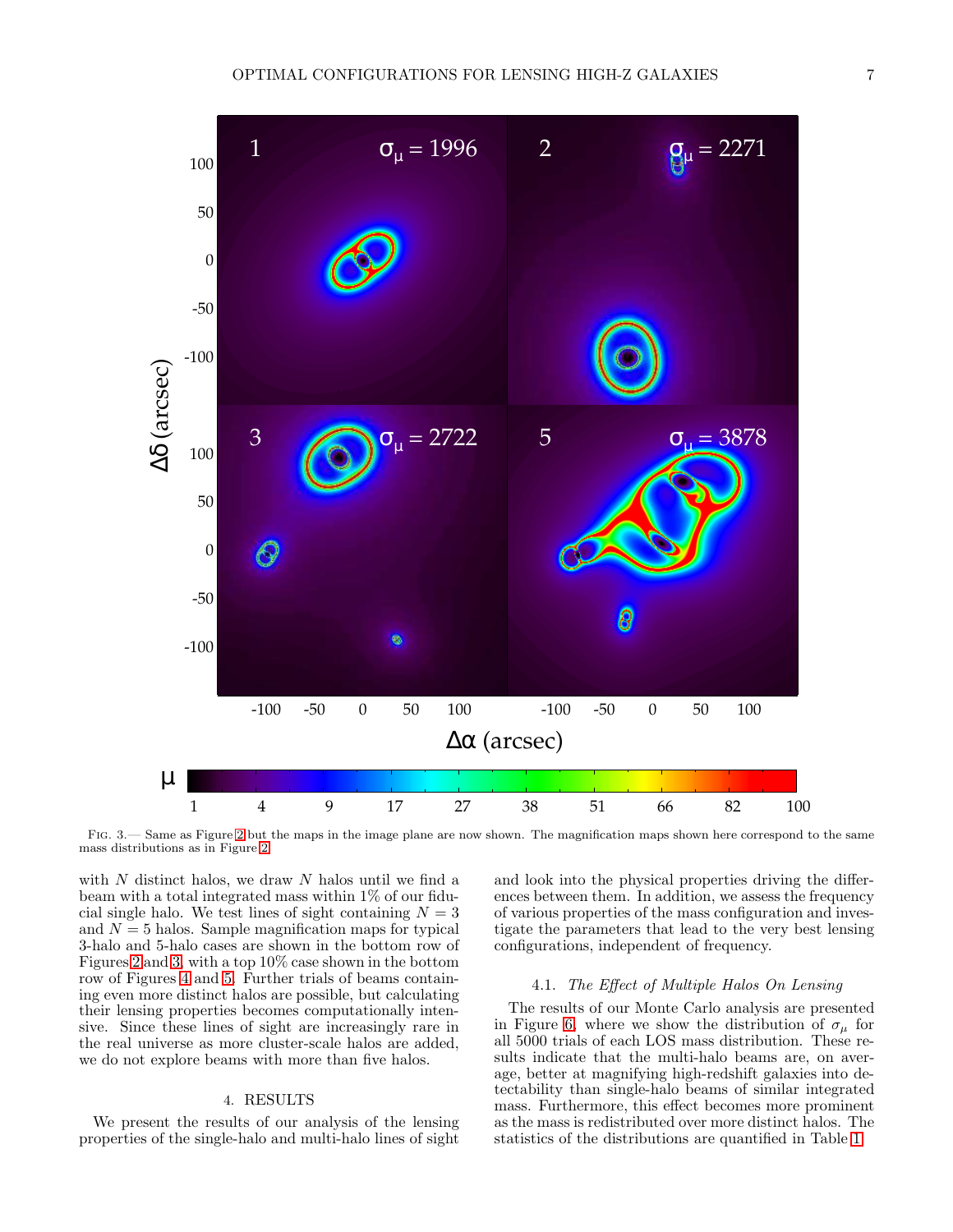

<span id="page-7-0"></span>FIG. 4.— Sample  $z = 10$  source plane magnification maps over a 300''  $\times$  300'' field for lines of sight ranked near the top decile in  $\sigma_\mu$ with a single halo (top left), two halos (top right), three halos (bottom left), and five halos (bottom right). The colors correspond to the magnification of the single most magnified image of a point source at each position on the map. The color map is logarithmic in the magnification. The values of  $\sigma_{\mu}$  (arcsec<sup>2</sup>) for these particular configurations are indicated in the top right corner of each panel. The increase in  $\sigma_{\mu}$  as the number of halos increases is similar to the result shown in Figure [2.](#page-5-1)

The typical improvement in the average lensing cross section of the 2-halo beams over the single-halo beams of equivalent mass is roughly  $\sim 15\%$ . The improvement for the 3-halo and 5-halo beams are roughly ∼ 40% and  $\sim 100\%$ , respectively. These gains are specific to our chosen fiducial mass and parameter ranges and will differ for various mass and separation range, but the overall effect remains similar.

It may be the case that splitting a single massive halo into multiple smaller halos increases the lensing cross section simply by virtue of covering a larger area in the sky. It is not immediately obvious that it is the combined effect of multiple halos nearby in projection that is creating this effect. To check this, we run a test where for each 2halo trial, the two halos are analyzed as if they were each individual clusters, and their total lensing cross sections are summed. Figure [7](#page-9-1) shows histograms of  $\sigma_{\mu}$  for these trials compared to both the single-halo beams and the 2-halo beams. Table [1](#page-8-1) also shows the mean and median values of the cross section for these trials. The results show that simply dividing a single halo into two smaller independent halos does not result in the same gain that is seen when it is split into two halos acting in combination along the same line of sight. In fact, doing so actually decreases the lensing power of the mass distribution. It is the combination of the two halos in projection acting together that results in the increase seen in Figure [6.](#page-9-0) We discuss this effect further in § [5.1.](#page-13-1)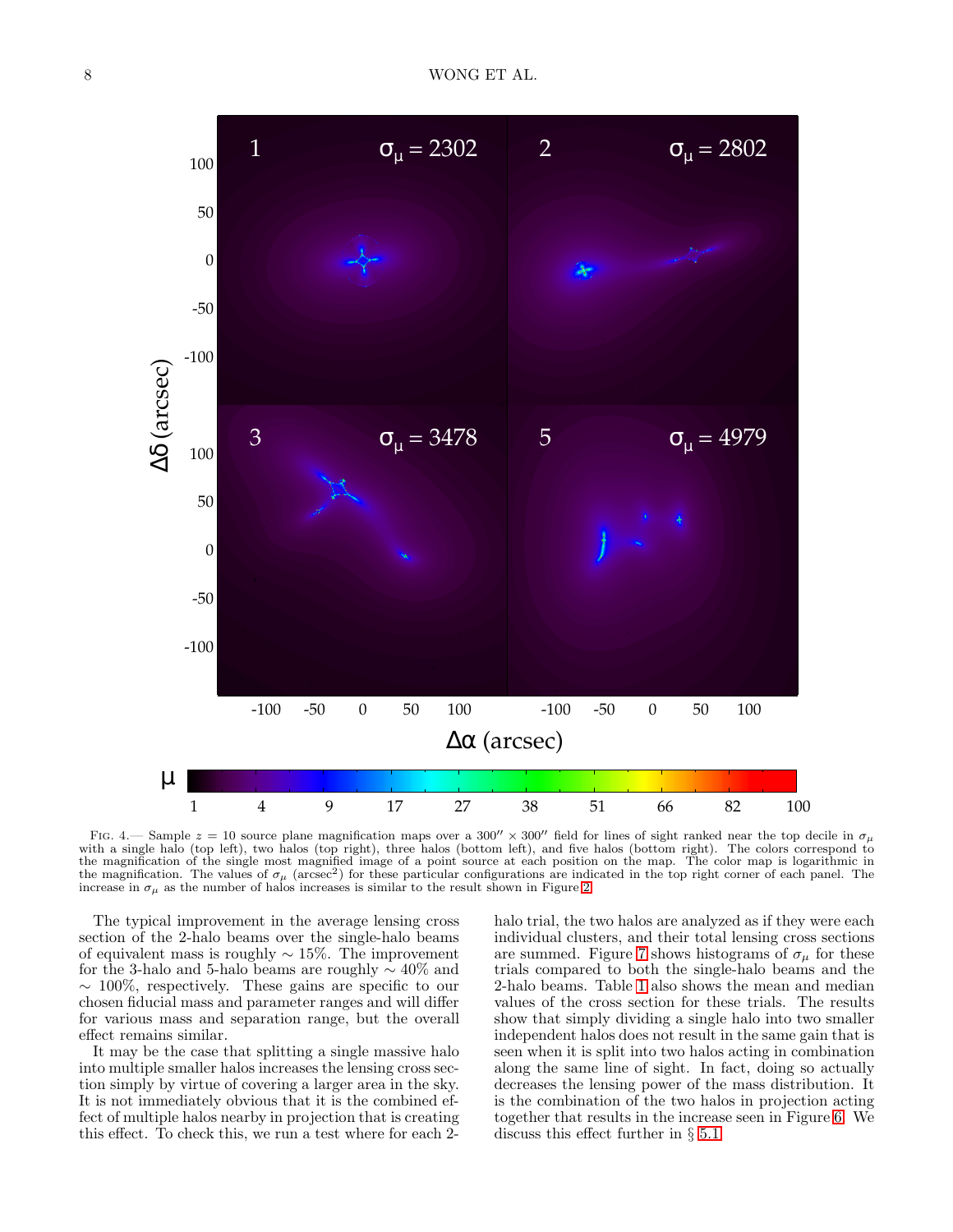

<span id="page-8-0"></span>Fig. 5.— Same as Figure [4](#page-7-0) but the maps in the image plane are now shown. The magnification maps shown here correspond to the same mass distributions as in Figure [4.](#page-7-0)

<span id="page-8-1"></span>

| Number of Halos        | $(\text{arcsec}^2)$<br>$\lambda$<br>$\langle \sigma_{\mu} \rangle$ | $Median(\sigma_u)$<br>$(\text{arcsec}^2)$ | Top 10% Decile in $\sigma_{\mu}$ (arcsec <sup>2</sup> ) |
|------------------------|--------------------------------------------------------------------|-------------------------------------------|---------------------------------------------------------|
|                        | $1965 \pm 5$                                                       | 1990                                      | 2300                                                    |
|                        | $2268 \pm 6$                                                       | 2262                                      | 2799                                                    |
|                        | $2747 \pm 8$                                                       | 2708                                      | 3470                                                    |
|                        | $3939 \pm 11$                                                      | 3859                                      | 4972                                                    |
| 2 (individual) $\rm^b$ | $1835 \pm 5$                                                       | 1868                                      | 2190                                                    |

TABLE 1 Lensing Properties

<sup>a</sup>Errors given are standard errors on the mean.

<sup>b</sup>Each of the beams in the 2-halo trials were split into individual halos and the lensing cross sections of each were summed.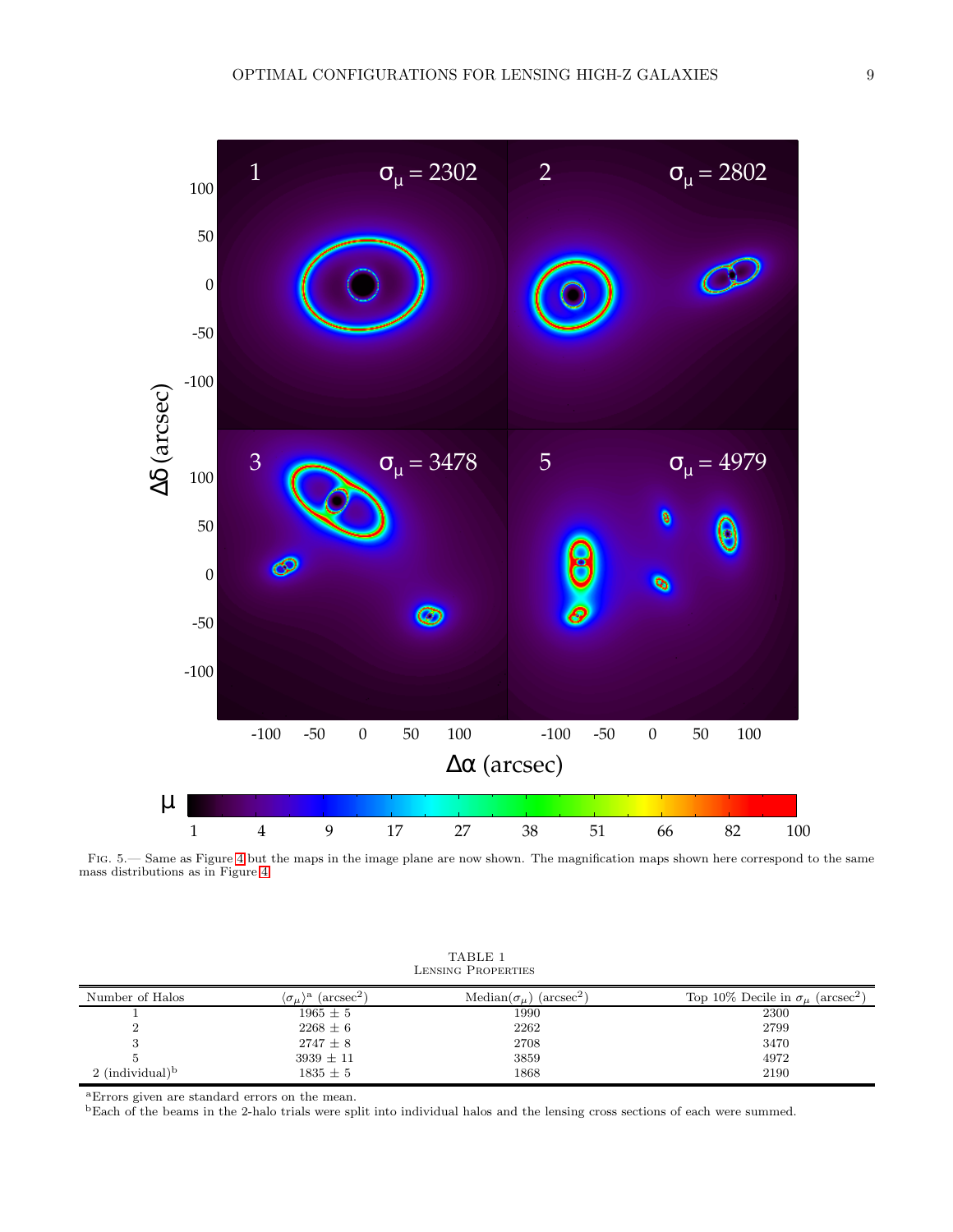

<span id="page-9-0"></span>FIG. 6.— Histogram showing comparisons of  $\sigma_{\mu}$  for the single halo lines of sight to those of the multi-halo lines of sight from our Monte Carlo analysis. 5000 beams of each configuration were generated for each case. The beams containing multiple halos have, on average, larger cross sections than the single-halo beams.



<span id="page-9-1"></span>Fig. 7.— Same as Figure [6,](#page-9-0) but comparing only the single-halo and 2-halo lines of sight, as well as the sum of the quantities in each trial determined from each of the individual halos separately in the 2-halo cases. The beams containing two halos have, on average, larger cross sections compared to the two halos considered separately.

Additionally, one can compare the gain in cross section due to configuration to the gain due to an increase in total mass, as shown in Figure [1.](#page-3-1) While this basic comparison only represents the scaling for one simplified scenario, a general sense of how much the configuration can affect the cross section compared to a change in the total integrated mass can be inferred. For example, comparing the mean cross section in the single halo case to that of the 5-halo case shows an increase of a factor of  $\sim$ 2, which is roughly comparable to changing the total mass of the single halo by a factor of  $\sim$ 2. This demonstrates that the effect of configuration is non-negligible compared to the effect of total mass, and may even be comparable over this range in total mass.

### 4.2. Halo Properties Important for Lensing

<span id="page-9-2"></span>It is important to determine what parameters drive correlations between the physical properties of the multihalo mass distributions and their lensing properties. We focus on the 2-halo beams for this discussion, as many of the relevant physical properties of these lines of sight can be represented by a single quantity, and 2-halo beams will be more common than lines of sight containing three or more cluster-scale halos.

The results of § [4.1](#page-6-1) show that the lines of sight comprising multiple halos tend to be better lenses than the total of each of their constituent halos considered individually, assuming fixed total mass. This suggests that for a given set of halos, there is an optimal configuration in the plane of the sky that maximizes the lensing signal. For the 2-halo case, this corresponds to an optimal angular offset given two particular halos. In the left panel of Figure [8,](#page-10-0) we plot  $\sigma_{\mu}$  for each trial as a function of the angular separation between the two halos. Due to the angular positions of the halos relative to one another, there is a higher overall frequency of beams at larger projected separations, as we would expect if the halo positions on the sky are uncorrelated. Despite the fact that this visualization marginalizes over all other parameters, it is clear that  $\sigma_{\mu}$  rises gradually, peaks at a separation of <sup>∼</sup>100′′, and then decreases at higher separations.

The dropoff at large separation appears to be sensible in the context of the results of Figure [7,](#page-9-1) since we are approaching the limit where the regions around each halo can be treated as independent fields. The peak at nonzero separation is more interesting, and can be explained by the distribution of surface mass density when multiple mass components are spread apart. We discuss the interpretation and implications of this result further in § [5.1.](#page-13-1)

We perform a similar test to examine the effect of varying the relative masses of the halos in the beam. The right panel of Figure [8](#page-10-0) shows  $\sigma_{\mu}$  as a function of the log of the ratio of the two halo masses (defined such that the mass ratio is always  $\leq$  1). The trend shows that mass ratios closer to unity results in larger cross sections. As the mass ratio becomes more extreme, we are approaching the limit of the single-halo case, so this result makes sense intuitively. As an additional check of these results, we run 2-halo trials where we both increase and decrease the minimum mass allowed for our halos (see  $\S 5.2$ ). Both of these tests show the same trend of  $\sigma_{\mu}$  with mass ratio, and the mean  $\sigma_\mu$  across all trials increases as the minimum mass (and thus, the mean mass ratio) increases, supporting our conclusion.

We note that Figure [8](#page-10-0) indicates a large number of trials with extreme mass ratios where there is a single dominant halo. Due to the steepness of the halo mass function above  $10^{14}M_{\odot}$  within our redshift range, drawing N halo masses that add up to our fiducial mass is much more likely to select one massive halo along with  $N-1$  halos<br>close to our minimum mass of  $10^{14}M_{\odot}$  than it is to select N similarly massive halos, which results in this skewed distribution. One may wonder in this case whether the lensing properties of the multi-halo beams are dominated by the physical properties of the more massive halo. To check this, we look at how the properties of the singlehalo beams affect the lensing cross section and compare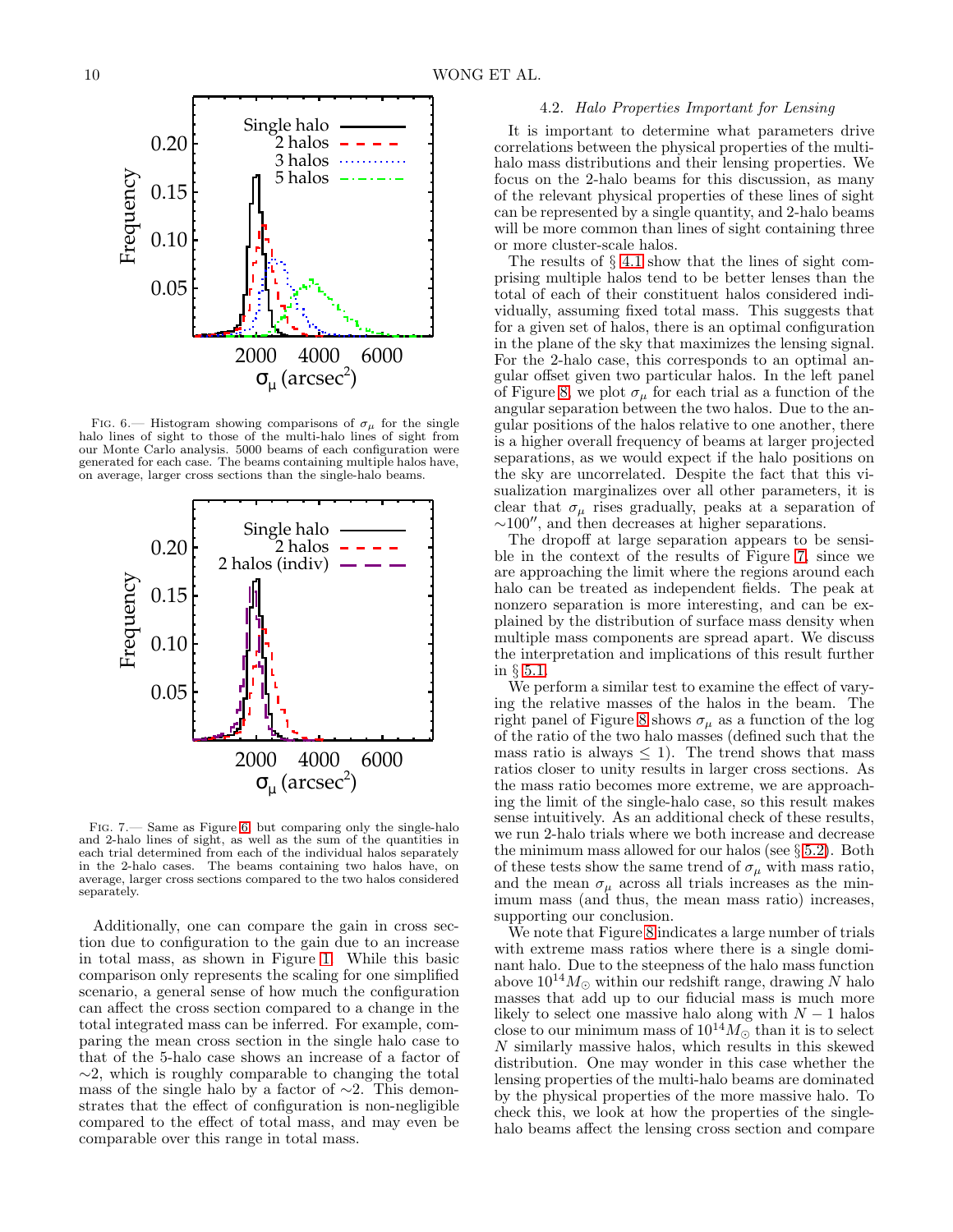

<span id="page-10-0"></span>FIG.  $8-\sigma_\mu$  as a function of angular separation (left) and mass ratio (right) of the halos in the 2-halo trials. The grey points represent individual trials, and the black points are averages in each bin. The error bars represent standard errors on the mean. Left:  $\sigma_{\mu}$  rises with separation and peaks around ∼100″, then drops off at larger separations. This is consistent with the understanding that at large separations, the halos approach the limit where the regions around them can be treated as independent lensing fields. Right: The mass ratio is defined as the mass of the smaller halo divided by the mass of the larger halo. Mass ratios closer to unity produce larger lensing cross sections, with  $\sigma_{\mu}$  generally decreasing with smaller mass ratio. At low mass ratio, we approach the limit of the single-halo fields, which have lower cross sections on average than the 2-halo case.

any trends or features to those in the multi-halo beams where only the properties of the more massive halo are considered.

In the top row of Figure [9,](#page-11-0) we plot  $\sigma_{\mu}$  for the singlehalo lines of sight as a function of various fundamental parameters. We see that halos at redshifts higher than  $z \sim 0.3$  tend to be better lenses, which is due to the fact that the critical density for lensing,  $\Sigma_c$ , has a broad minimum centered at  $z \sim 0.8$ , resulting in an optimal geometry for lensing  $z = 10$  sources. We also see that halos with higher projected concentration,  $c'$ , tend to have larger cross sections, which is expected due to the increase in surface density that this implies.  $c'$  is determined both by the intrinsic concentration of the halo, as well as density enhancements due to triaxiality and projection effects (see Appendix [B\)](#page-19-0). This results in additional scatter in  $c'$ , with halos that have their major axis aligned with the line of sight tending to have larger concentrations, and therefore larger cross sections. We use  $\omega$  to denote this angle, which is defined to be zero when there is perfect alignment between the major axis and line of sight direction. The effect is small in comparison to the intrinsic concentration of the halo, but we see in the third panel of Figure [9](#page-11-0) that it is not negligible.

Other physical parameters do not show a statistically significant correlation with  $\sigma_{\mu}$ , so we do not plot these quantities. These parameters include projected ellipticity and triaxiality, as well as relative ellipticity position angles between both halos or between the more massive halo and the angle to its companion. Given that there is a trend with  $\omega$ , one might have expected a possible trend with halo triaxiality. However, because  $\omega$  is defined by the direction of the major axis, regardless of halo shape, this is not the case. Likewise, multiple combinations of

axis ratios and viewing angles can result in similar projected ellipticities, so there are no obvious dependencies on ellipticity alone.

We also plot  $\sigma_\mu$  as a function of the projected scaled surface density for NFW halos,  $\kappa'_{s}$  (see Appendix [B\)](#page-19-0), in the upper rightmost panel of Figure [9.](#page-11-0)  $\kappa'_{s}$  is dependent on other fundamental parameters, but we show it here because this relation shows an interesting shape. Very low values of  $\kappa'_{s}$  correspond to small  $\sigma_{\mu}$ , which occurs when the halo is at a low redshift such that it has a large angular size and therefore a small surface density. One might expect that the cross section would monotonically increase as the surface density increases, but instead,  $\sigma_{\mu}$ reaches a point where it plateaus and eventually turns over. This unexpected behavior has to do with our definition of the cross section. As  $\kappa'_{s}$  increases, the area in the source plane interior to the inner caustic grows. Any sources that fall within the caustic get multiply imaged, but the maximum magnification of any individual image is sometimes lower than our threshold magnification,  $\mu_t$ . Therefore, this area does not count toward the cross section as we have defined it. Obviously, different magnification thresholds will change the turnover point, but adding more surface density in general will increase this area but will *not* increase  $\sigma_{\mu}$  once a certain point has been reached. We note that the traditional strong lensing cross section, defined as the area in the source plane where a source is multiply-imaged, does increase monotonically with  $\kappa'_{s}$  as expected.

We examine whether these results also hold true for the multi-halo distributions where only the properties of the more massive halo are considered. In the bottom row of Figure [9,](#page-11-0) we plot  $\sigma_{\mu}$  for the 2-halo lines of sight as a function of the same parameters for the more massive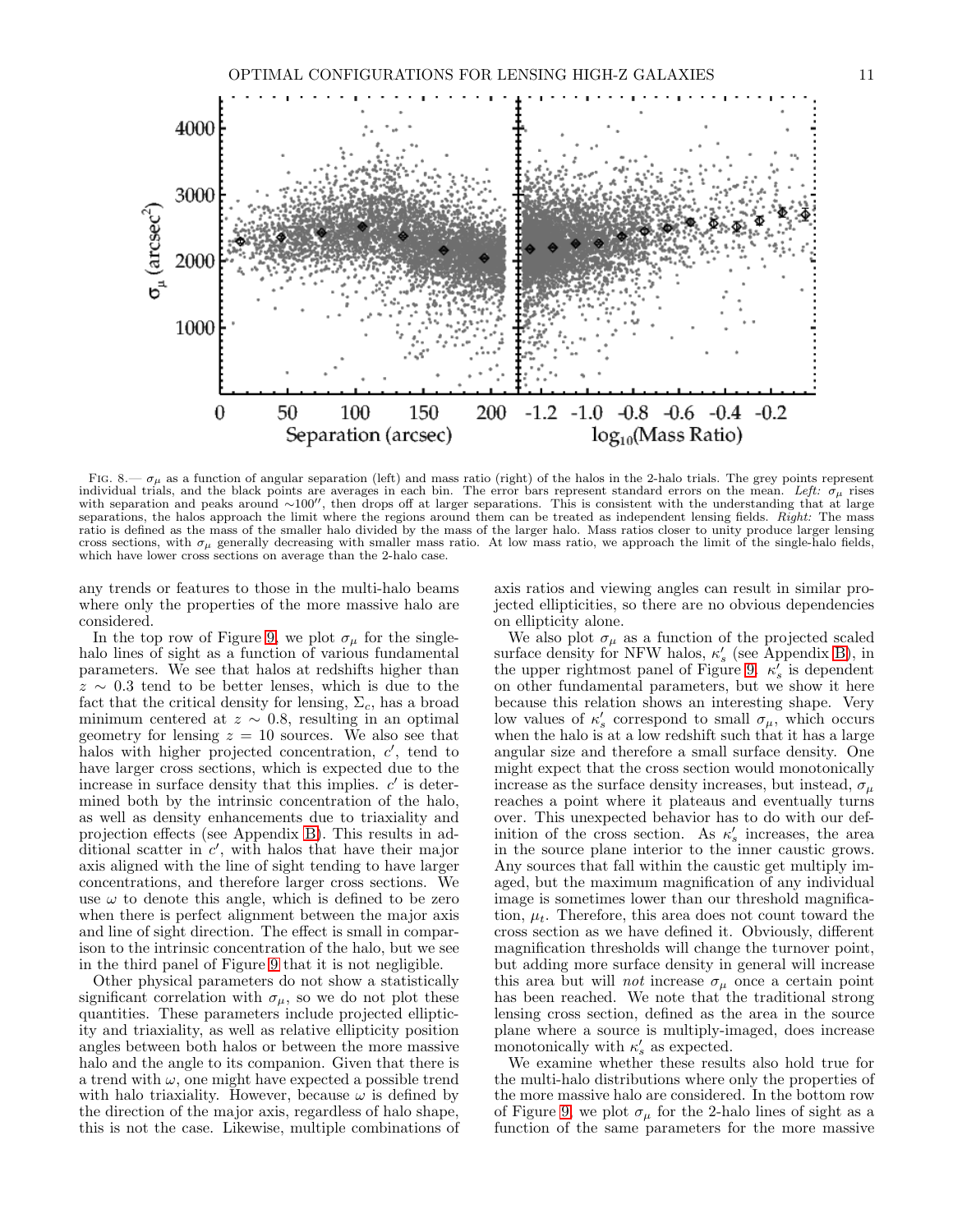

<span id="page-11-0"></span>FIG. 9.—  $\sigma_{\mu}$  as a function of (from left to right) redshift, projected concentration, angle between the major axis and the line of sight (denoted  $\omega$ ), and projected scaled NFW surface density  $\kappa'_{s}$  of the halos in the single-halo sample (top) and the more massive halo in each (denoted  $\omega$ ), and projected scaled NFW surface density  $\kappa'_{s}$  of the h show a statistically significant trend.  $\sigma_{\mu}$  is larger in general at redshifts  $z \gtrsim 0.3$  compared to lower redshifts, but is fairly constant with redshift on average beyond that point.  $\sigma_{\mu}$  also increases with larger projected halo concentration and decreasing  $\omega$ .  $\sigma_{\mu}$  rises sharply with  $\omega'$  at least place that place then plate in the state of the distr  $\kappa'_{s}$  at low values, then plateaus due to the way we have defined the cross section in our analysis (see text for details). The results in the two-halo case show that the properties of the more massive halo affect the cross section in the same way as the single-halo case because most trials have a single dominant halo. We note that  $c'$  and  $\kappa'_{s}$  are the projected concentration and scaled surface density after accounting for triaxiality and projection effects (see Appendix [B\)](#page-19-0).

halo in each trial. The properties of the dominant halo affect the cross section in a similar way as in the singlehalo case, as we would expect when one halo dominates the mass distribution. While 1:1 mass ratios generally produce higher  $\sigma_{\mu}$ , even the far more numerous  $\geq 10:1$ mass ratios can generate high  $\sigma_{\mu}$ . One implication of Figure [8](#page-10-0) is that in studies of known strong lensing clusters where LOS structures are typically ignored, any massive structures in the beam that go undetected are more likely to be small clusters rather than one with a mass equivalent to the main lens. As such, not accounting for these structures is unlikely to result in a large error on the cross section of these beams. However, the effects of these structures on the derived 2-D magnification maps, which we do not analyze here, may result in systematic uncertainties that will cause the magnification errors in the field to be underestimated.

# <span id="page-11-1"></span>4.3. Properties of the Best Lensing Configurations

In addition to identifying the general trends of lensing cross section with various parameters, we also examine how the mass configurations resulting in the very best  $\sigma_{\mu}$  values behave. The results of Figures [8](#page-10-0) and [9](#page-11-0) show considerable scatter about the mean relation, so there may be parameters that can cause particular mass configurations to scatter to a high cross section. These mass configurations, though likely very rare in the universe, could potentially be the very best lines of sight for lensing high-redshift galaxies.

We examine the frequency of 2-halo lines of sight that are ranked in the top 10% when sorted by  $\sigma_{\mu}$  as a function of various parameters. The values of  $\sigma_{\mu}$  corresponding to the top 10% decile are given in Table [1.](#page-8-1) In Figure [10,](#page-12-0) we plot the fraction of trials that fall within the

top 10% in  $\sigma_{\mu}$  in each bin for both projected separation and mass ratio. This plot represents the excess (or deficit) of high  $\sigma_{\mu}$  mass configurations in each parameter bin. By plotting the results in this manner, we can see if the parameter ranges that generate the very best mass configurations for lensing are similar to what would be expected from the mean trends for the full sample. In addition, this visualization removes the effects of our priors on the parameter being plotted such that we are not inherently biased toward a region of that parameter space that was just sampled more frequently and would therefore tend to have a larger raw number of configurations that fell in the top 10% due to scatter. We are effectively examining what values of a particular parameter result in the best lensing configurations regardless of their actual likelihood, provided that likelihood is not vanishingly small.

We see that the angular separation and mass ratio dependencies are consistent with the mean results, with the separation bin around <sup>∼</sup>100′′ and mass ratio bins near unity containing a larger fraction of top 10% configurations. The dependence on angular separation demonstrates that our choice of a  $3'5$  maximum separation is justified, as the very best mass configurations tend to have separations smaller than this.

We make similar plots for the physical properties of the halos in the single-halo case in the top row of Figure [11.](#page-13-2) Interestingly, the frequency of top 10% mass configurations peaks at low redshifts ( $z \sim 0.2-0.3$ ) and decreases with increasing redshift. This is in contrast with the mean trend for the entire sample, which shows lower  $\sigma_u$ at low redshift with a subsequent rise and plateau at higher redshift. Revisiting the upper left panel of Fig-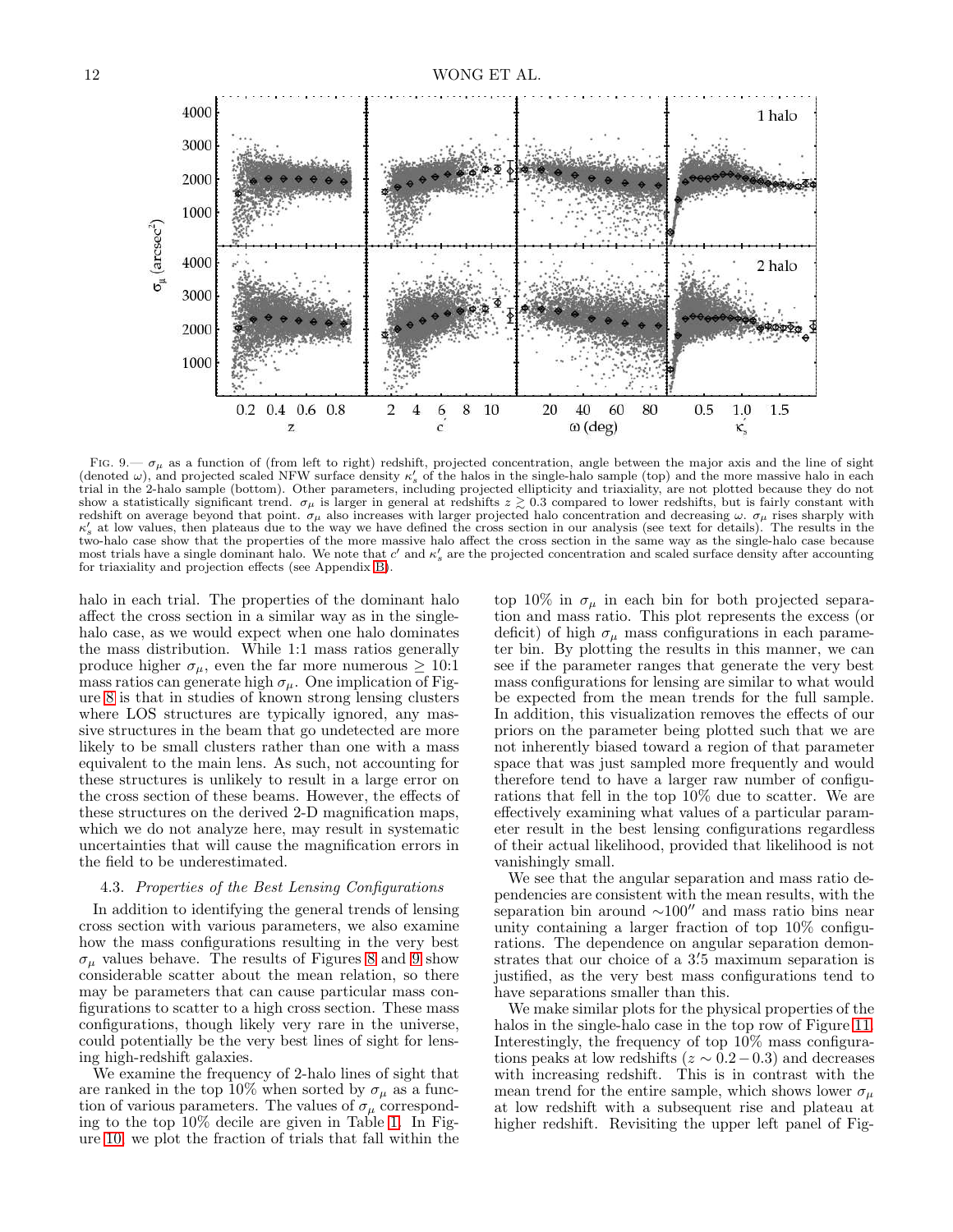

<span id="page-12-0"></span>FIG. 10.— Fraction of 2-halo beams in each separation (left) and mass ratio (right) bin ranked in the top 10% of the entire sample by  $\sigma_{\mu}$ . The dotted line represents a frequency of 10%, which would be expected if there were no excess of top  $\sigma_{\mu}$  configurations in a particular bin. These relations match what would be expected based on the mean relations − there is an optimal nonzero angular separation where the best mass configurations lie, and mass ratios closer to unity generally produce good lensing configurations. The error bars are larger in bins with fewer samples.

ure [9,](#page-11-0) there is a subset of trials with the very highest cross sections located at low redshifts, but there is also a large subset of trials in these bins that have very low  $\sigma_{\mu}$  values. What is happening is that at these low redshifts, the NFW scale radius,  $r_s$ , becomes large in angular size, even though its physical scale radius may be comparable to higher redshift halos of similar mass. This implies a decrease in the surface density, which decreases the lensing strength of the halo. In addition, the critical density,  $\Sigma_c$ , is larger at lower redshift, further decreasing the lensing strength. However, halos that have an unusually high concentration at these redshifts will have a large surface density over a large angular area, creating a favorable lens. Indeed, an inspection of the high-cross section trials at low redshift reveals a disproportionate amount of halos with high concentration. In general, a halo at low-redshift will have an unfavorable lensing geometry compared to a similar halo at higher redshift, but in certain rare cases, the concentration can be high enough that the halo becomes a very good lens. An example is Abell 1689, which has a redshift of  $z = 0.18$ , but has an unusually high concentration compared to expectations from cosmological simulations [\(Broadhurst et al. 2005;](#page-22-42) [Halkola et al. 2006;](#page-22-43) [Zekser et al. 2006;](#page-23-50) [Limousin et al.](#page-23-51) [2007;](#page-23-51) [Umetsu & Broadhurst 2008;](#page-23-46) [Coe et al. 2010;](#page-22-44) [Sereno & Umetsu 2011\)](#page-23-52), making it one of the best lensing clusters known.

The other physical parameters that we found relevant, namely the projected concentration and angle between the major axis and the line of sight, behave in the way expected from the mean trends − higher concentration and better alignment with the LOS results in better lenses, and thus a higher chance of attaining a very high cross section.

We make similar plots in the bottom row of Figure [11,](#page-13-2) but we now plot the relative fractions for the 2-halo

beams as a function of the physical parameters of both the more massive and less massive halo in each trial. If the properties of the more massive halo dominate the effect on the lensing properties, as was suggested by Figure [9,](#page-11-0) then we would expect to see similar trends with the properties of the more massive halo, but essentially no trend with those of the less massive halo. This is true for the concentration and for  $\omega$ , as the trends with the more massive halo are similar to those in the single-halo case, and the trends with the less massive halo are flat. However, there is a trend with redshift of the less massive halo that is qualitatively similar to that with both the redshift of the high mass halo and of the single-halo case. This result arises at least in part from the shape and evolution of the halo mass function. In roughly 3/4 of our 2-halo trials, the more massive halo in a pair is at lower redshift than the less massive one. In other words, when the less massive halo is at a low redshift, it is more likely for the other, more massive halo, to also be at low redshift. Furthermore, such configurations tend to have less extreme mass ratios. Since low redshift halos show a higher frequency of top 10%  $\sigma_{\mu}$  values, it appears that the redshift of the less massive halo is having an effect, but in fact, this trend is primarily an artifact of the mass function and our requirement that the lines of sight have a fixed total mass rather than a real lensing effect.

The dominance of a single massive halo in most of the 2-halo case initially appears to be inconsistent with the trend showing that more equal mass ratios are more likely to result in a good configuration. In fact, the fractions shown in the right panel of Figure [10](#page-12-0) indicate that there are still many excellent mass configurations that do not follow the trend, especially considering that the bins representing the most extreme mass ratios contain far more trials compared to the bins of more equal mass ratio. The point is that none of these parameters are required to be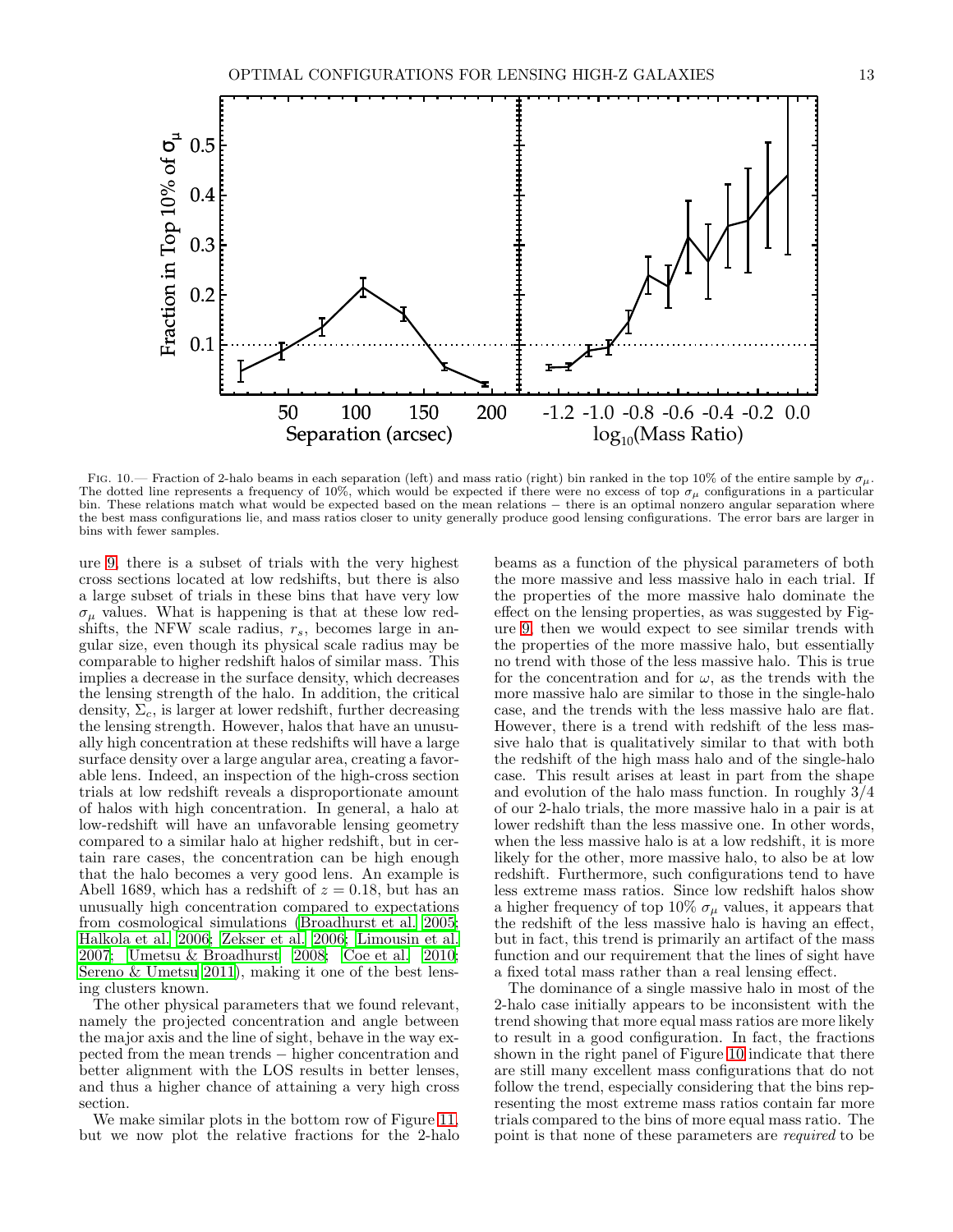

<span id="page-13-2"></span>FIG. 11.— Top: Fraction of single-halo beams in each redshift (left), concentration (center), and orientation angle (right) bin ranked in the top 10% in  $\sigma_{\mu}$ . Bottom: Fraction of 2-halo beams in each bin of the same parameters for the more massive (black solid line) and less massive (red dashed line) halo in each trial that is ranked in the top 10% in  $\sigma_{\mu}$ . The dotted line represents a frequency of 10%, which would be expected if there were no excess of top  $\sigma_\mu$  configurations in a particular bin. This visualization eliminates the effect of the frequency of certain mass configurations in the parameter being plotted on the x-axis. The concentration and  $\omega$  relations for the single halo and more massive halo in the 2-halo case match what would be expected from the mean relations in Figure [9.](#page-11-0) Low redshift bins ( $z \sim 0.2$ ) contain a larger fraction of top 10% mass configurations, despite the mean trend tending to disfavor low redshift. The physical properties of the less massive halo in the 2-halo case are generally unimportant since there is usually a single dominant halo, even in the top 10% trials. There is a preference for the lower mass halo to be at low redshift, but this arises at least in part from a selection effect where such configurations are also likely to have the higher mass halo at low redshift, and the solid line indicates that having the higher mass halo at low redshift is more likely to result in a top 10%  $\sigma_{\mu}$  configuration.

optimized in order to produce a good mass configuration. Given a fixed total mass, there are certainly parameter values that increase the likelihood of this occurring, but there are multiple ways and combinations of parameters that can result in a large cross section.

# 5. DISCUSSION

#### 5.1. Lensing Interactions Between Halos

<span id="page-13-1"></span><span id="page-13-0"></span>Our results show that there is a gain in the lensing cross-section when a massive halo is split into two or more cluster-scale halos projected close on the sky. However, the results presented in § [4.1](#page-6-1) indicate that it is not simply the lensing properties of the individual halos that sum up to produce a more powerful lens than a single halo of equivalent total mass. In fact, the values shown in Table [1](#page-8-1) and Figure [7](#page-9-1) demonstrate the opposite effect. Instead, the gain in cross-section for the multi-halo beams over the single-halo case of equivalent mass arises from interactions between the lens potentials of the halos, even if the halos are not physically interacting. The results presented in this paper are specific to our chosen fiducial mass and range of halo separations, but some general statements can be inferred.

There is an optimal separation ( $\sim 100''$  for our chosen fiducial total mass) between halos that maximizes

the cross-section (Figure [10\)](#page-12-0). One can understand this conceptually as follows. Much of the contribution to  $\sigma_{\mu}$ comes from regions of the source plane that are outside the strong lensing caustics but still significantly magnified (see Figures [2](#page-5-1) and [4\)](#page-7-0). Outside the caustics, the magnification produced by a given halo generally decreases with distance from the halo. When two or more halos are placed in proximity to each other on the sky (even if they are at different redshifts), their magnification regions in the source plane can overlap and create areas where no halo individually exceeds our chosen magnification threshold but the joint lensing effects boost  $\mu$ above the threshold. While this notion of overlap is useful heuristically, recall from  $\S$  [2.1](#page-1-1) that the net magnification is not simply the sum of the magnifications from individual halos. As indicated by Equations [4–](#page-2-0)[10,](#page-2-4) we need to consider not only the overlap of the halos' surface density profiles (the  $\kappa$  terms), but also the combined effects from shear (the  $\gamma$  terms). In other words, the "lensing interaction" between the halos is mediated by both convergence and shear.

As the halos' angular separation decreases, the boost from the lensing interaction begins to increase. At some point, however, the separation becomes small enough that the caustics begin to merge on the sky, which may increase the area where the magnification is very large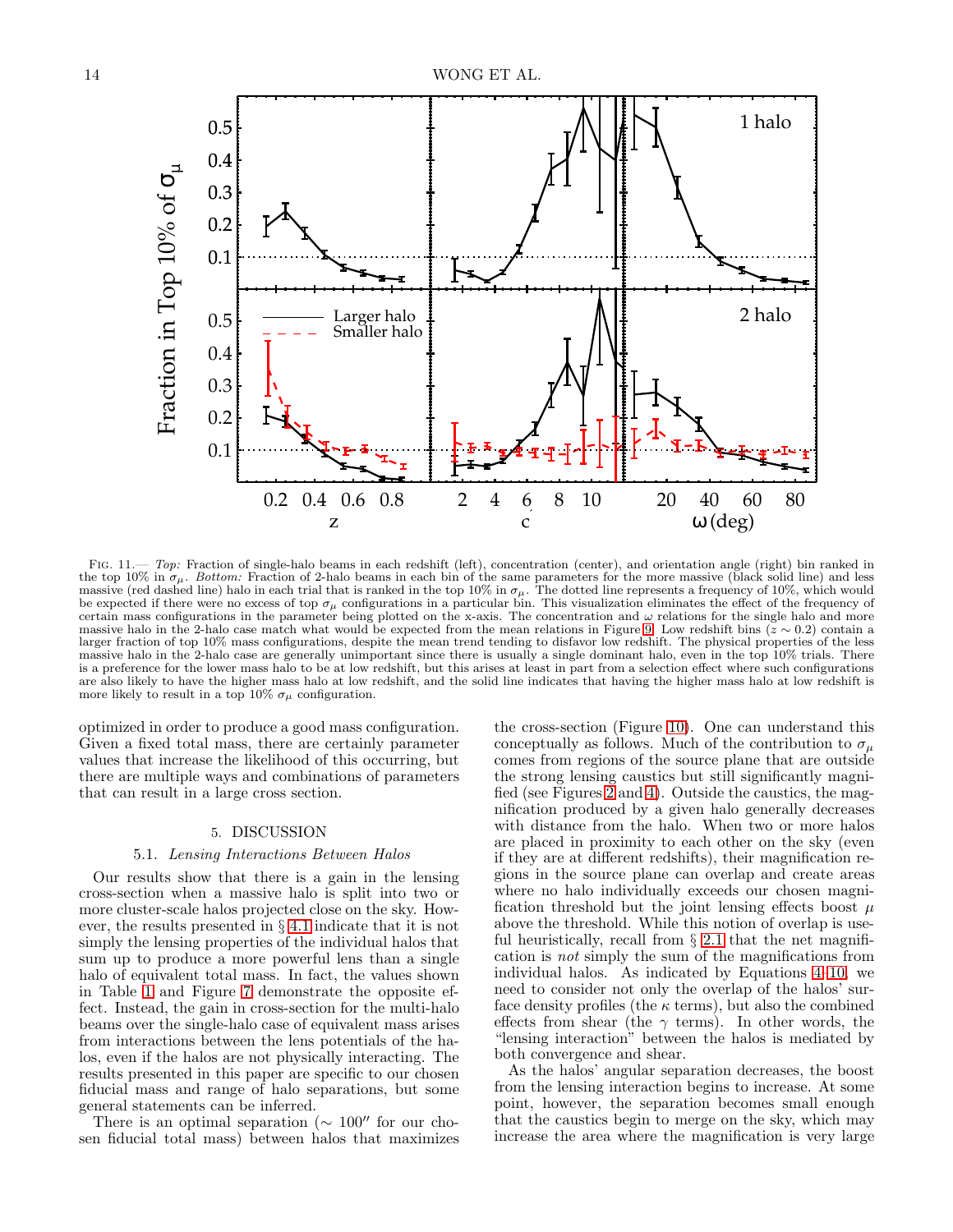(e.g.,  $\mu \gtrsim 10{\text -}100$ ) at the cost of reducing regions where the magnification is more modest but still significant (e.g.,  $\mu \sim 3$ –10). In other words, finite separations can maximize the area that produces modest magnification, whereas smaller separations could be more relevant if we were interested in larger magnifications (see Appendix [A\)](#page-18-0).

A related effect explains why having multiple halos helps. As a beam containing a fixed total mass is split into multiple halos, each halo's average mass decreases and so its magnification region shrinks. At the same time, the average projected separation between halos also decreases (when the beam size is fixed). For the beam sizes and masses we have considered, the decrease in  $\sigma_u$ from the dilution of mass is more than offset by the increase in  $\sigma_{\mu}$  from the proximity of halos, so the cross sections tend to increase when we consider beams with more halos but the same total mass. The étendue of the mass configuration, defined as magnification over a large area, is increased as the mass is dispersed, provided that it is not spread out so thin that regions in between the halos drop below the magnification of interest.

We have examined multi-halo trials where we have changed the total integrated mass, and while the optimal offset may change, our general conclusion that splitting the mass into multiple halos holds true, provided that the typical angular separation between halos is roughly comparable to the size of their region of influence.

## 5.2. Additional Sources of Uncertainty

<span id="page-14-0"></span>We have generated mass configurations that are physically motivated by the relative frequencies and properties of cluster-scale halos as determined from simulations, with the exception that we have constrained these lines of sight to have a large total mass to represent powerful lensing configurations. Although our treatment of these massive halos accounts for much of the diversity seen among such halos with regard to properties such as redshift and mass distribution, concentration, and shape/orientation, among other things, there are some details that we have not considered.

While we allow for multiple dark matter halos at similar redshift in our models, we do not account for substructure in our halos. This includes the effects of galaxies and higher-order details in the halo models (e.g. misaligned isodensity contours, mass-shape correlations; [Schneider et al. 2011\)](#page-23-53). [Hilbert et al. \(2008\)](#page-22-45) find that the lensing cross sections for halos more massive than  $10^{14} M_{\odot}$  increases by at most 40% for a source redshift of  $z = 5.7$  and is more significant for lower masses when the effects of galaxies are included, although their definition of cross section is somewhat different from ours. The galaxies will affect both the single-halo and multi-halo cases, and in fact could have a larger impact on the multihalo fields where the typical halo mass is less than the fiducial mass, so our assumption of no substructure due to a galaxy component may be conservative. The effects of baryonic cooling can increase the lensing cross section of these halos [\(Rozo et al. 2008\)](#page-23-54), but this should affect both single-halo and multi-halo lines of sight in a similar fashion. We also assume that our halos follow an NFW density profile, and deviations from NFW could alter the calculated cross sections. However, as noted earlier, this assumption makes our analysis compatible with previous work and is suggested by some observational results [\(Kneib et al. 2003;](#page-22-31) [Katgert et al. 2004;](#page-22-32) [Comerford et al.](#page-22-33) [2006;](#page-22-33) [Shu et al. 2008\)](#page-23-43).

Although we allow for the possibility of halos being at the same redshift, we do not account for physical interactions between halos that will alter the dark matter distribution, such as mutual tidal effects, density enhancements in the baryonic components (e.g., the Bullet Cluster [\(Clowe et al. 2006\)](#page-22-46) or Abell 2744 [\(Merten et al.](#page-23-55) [2011\)](#page-23-55)), and multiple subclusters sharing a common dark matter halo. These effects may lead to an overall underestimate of the lensing cross section, but should not preferentially affect a given multi-halo configuration.

We also do not account for smaller uncorrelated structures along the line of sight. These low-mass structures, which include field galaxies and smaller groups, should have small effects on the lensing cross section of the main cluster(s) in these fields if the results of Figure [8](#page-10-0) are extrapolated to lower mass ratios. We do not expect such structures to be more prevalent in beams with fewer halos, so it will not affect our general conclusions about multi-halo fields. We have required that the halos in our analysis have a minimum mass of  $10^{14} M_{\odot}$ , but less massive halos down to the group scale ( $\sim 10^{13} M_{\odot}$ ) are more common and are more likely to be found in multi-halo configurations. We run a test where we set the minimum halo mass in the 2-halo case to  $5 \times 10^{13} M_{\odot}$  and find that  $\sigma_{\mu}$  is still larger for these cases on average than for the single-halo case. This also can be seen from the trend in mass ratio, where a larger difference between the two halo masses results in a smaller  $\sigma_{\mu}$ .

# 5.3. Implications for Detection of High-Redshift Sources

Gravitational lensing is effectively a mapping from a given area in the source plane to an area in the image plane, which aids in the detection of faint sources by increasing the solid angle subtended with no loss in surface brightness. However, this magnification comes at the cost of a decreased area being probed in the source plane. As a result, the gains achieved from lensing in terms of detecting high-redshift galaxies depends very strongly on the shape of the source galaxy luminosity function (LF). The LF is typically assumed to be of the form first proposed by [Schechter \(1976\)](#page-23-56), which is parameterized by a characteristic magnitude  $M^*$ , a faint-end slope  $\alpha$ , and a normalization factor  $\phi^*$  representing the number density at the characteristic luminosity. For galaxies fainter than  $M^*$ , the LF is approximately a power law with slope  $\alpha$ . For galaxies brighter than  $\check{M}^*$ , the LF declines exponentially with increasing luminosity.

Since the loss in area probed is inversely proportional to the lensing magnification, lensing increases the likelihood of detecting a galaxy at a given source redshift if the LF at that galaxy's luminosity is declining more steeply than a power law of index  $-2$  (not accounting for finite source size effects; see Ammons et al. in preparation). Therefore, lensing is mainly beneficial for detecting the most luminous sources [\(Broadhurst et al. 1995](#page-22-47); [Santos et al. 2004;](#page-23-57) [Bouwens et al. 2009\)](#page-22-19), unless the faintend slope is steep. The shape of the LF is not well constrained at  $z \geq 7$ , so it is not immediately obvious how  $\sigma_{\mu}$  would translate to an enhancement in the detectability of high-redshift sources.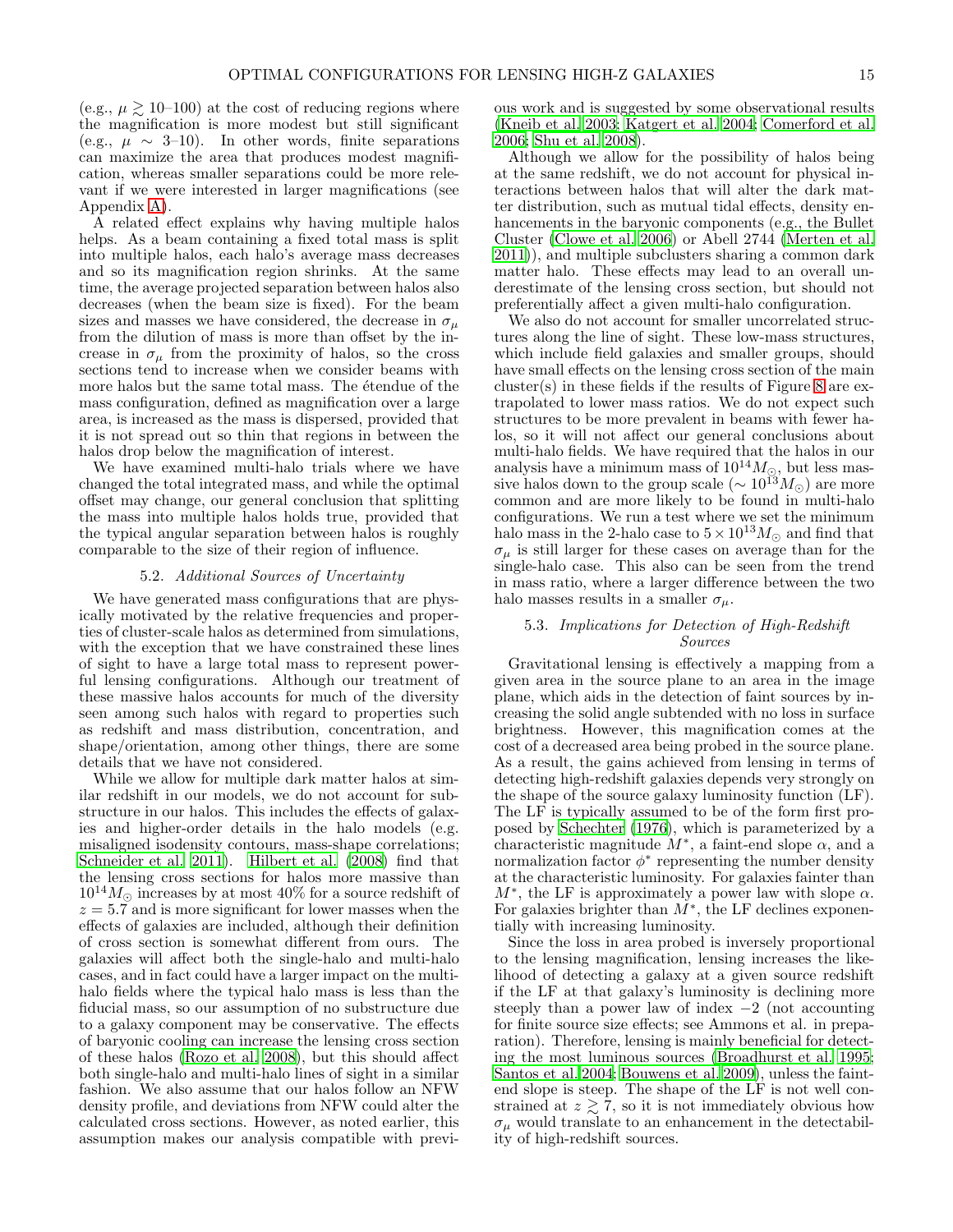We have presented our results in terms of lensing crosssection or étendue. Observational studies of the highredshift universe have a variety of science objectives that may require different observing strategies in terms of depth versus area or volume. For example, given a fixed amount of observing time, constraining the LF faint-end slope requires a very deep observation, while constraints on the bright-end are optimized with shallower observations over a wider area. Lensing will detect fainter sources than a similar blank field observation within the same integration time. Here, we examine the specific case of detecting  $z \sim 10$  galaxies and the extent to which multi-halo beams provide an increase in the frequency and depth of detected sources relative to blank fields and single lensing clusters.

The detailed calculation depends on several variables, including the source size and ellipticity distribution, the instrument PSF, the depth and field of view of the observing program, and the source luminosity function. The only observational constraint on the LF at  $z \sim 10$ is based on  $\sim 0.8$  detections [\(Bouwens et al. 2011a\)](#page-22-4) with ultra-deep HUDF observations using HST/WFC3. Because of these weak constraints, a calculation of the number of z ∼ 10 detections that would be expected in fields containing multiple cluster-scale halos is extremely uncertain. However, we can make some simplifying assumptions and estimate the number of detections at different luminosities relative to a blank field of equivalent size.

The enhanced detectability of high-redshift sources due to lensing does not scale linearly with magnification due to the effects of finite source size (Ammons et al. in preparation).  $z \geq 7$  sources are marginally resolved in high-resolution space-based imaging [\(Barkana & Loeb 2000](#page-22-48); [Ferguson et al. 2004;](#page-22-49) [Bouwens et al. 2008](#page-22-1); [Oesch et al. 2010a\)](#page-23-58) and become smaller at higher redshifts if a scaling of  $R_{eff} \propto (1 +$  $(z)^{-1.1}$  is assumed [\(Bouwens et al. 2006\)](#page-22-50). For unresolved sources, the effects of lensing magnification can increase their solid angles to sizes larger than the detector PSF. For a lensed source resolved in one, two, or neither directions on the sky, the fractional increase in its S/N compared to an unlensed source, or "signal-to-noise boost" (SNB), can scale differently with magnification in different regimes. This effect must be considered when calculating the detectability of high-redshift sources.

We focus on the case of a hypothetical space-based search for high-redshift galaxies and assume a PSF fullwidth at half-maximum of 0.15′′, approximately the size of the  $HST/WFC3$  PSF in the  $H_{160W}$  filter. We assume a population of sources with a Gaussian shape at  $z = 10$  with a normal distribution of effective radii with a mean of  $0.12''$  and standard deviation of  $0.04''$ . This angular size distribution is determined by applying a size evolution of  $(1+z)^{-1.1}$  [\(Bouwens et al. 2006\)](#page-22-50) to the half-light radius distribution of  $z \sim 7$  sources, which is  $0.75 \pm 0.23$  kpc for galaxies with luminosities in the range  $0.3L^* < L < L^*$  [\(Oesch et al. 2010a\)](#page-23-58). We assume a normal distribution of intrinsic major-to-minor axis ratios with a mean of 1.2 and a standard deviation of 0.3, which can be folded into the SNB calculation using the formalism in [Keeton \(2001b\)](#page-22-29). The effect of intrinsic shape on the detectability of a source is much smaller than the effect of source size.

The field of view and observational depth will also affect the number of detected sources. We calculate the number of sources in our source plane area that have at least one image detected in a  $5' \times 5'$  area mosaic survey of comparable depth to that of [Bouwens et al.](#page-22-4) (29.8 mag in WFC3  $H_{160W}$ ; [2011a\)](#page-22-4) relative to a similar observation in a blank field of equivalent area. We assume the  $z \sim 10$  luminosity function constraints of [Bouwens et al. \(2011a\)](#page-22-4), who chose fixed values of  $\phi^* = 0.0012 \text{ Mpc}^{-3}$  and  $\alpha = -1.74$  and derived a constraint of  $M^* = -18.3 \pm 0.5$ mag.

In Figure [12,](#page-16-0) we plot the number of detections per unit magnitude as a function of source luminosity for both blank fields and our model mass configurations. The blank field observation can detect more objects at the bright end due to the larger volume probed in the source plane. The faint end, on the other hand, is beyond its reach, but can be detected in the lensing fields. The relative tradeoff between these two detected source populations favors faint end detections as the number of halos increases, reflecting the gain in the lensing cross section for these mass configurations. Therefore, the mass configurations with more halos, in addition to having larger cross sections, also probe larger source plane volumes at the faint end of the LF. The effects of changing various halo properties are generally smaller than the effect of changing the number of halos.

As a result of the large uncertainty in  $M^*$  ( $\pm 0.5$  mag), the uncertainties in the curves in Figure [12](#page-16-0) due to error in the LF are comparable to the differences among the various curves. For example, in the particular case of  $M^* = -18.3$ , the 1-halo and 5-halo beams result in a factor of ∼3.5 and ∼4 increase, respectively, in the number of detections fainter than  $M^*$  over the blank field. However, changing  $M^*$  by 1 $\sigma$  to  $-17.8$  results in a factor of ∼23 and ∼37 increase, respectively, over the number of faint blank field detections. These large deviations result from the fact that there are very few faint-end detections expected from blank field observations. Better constraints on both the luminosity and size distributions of high-redshift sources are clearly needed, and can in fact be provided by observations of such multi-halo beams.

We caution against using these numbers as more than rough estimates due to the large LF uncertainties and the strong dependence on the details of the observing program. For example, ground-based surveys, while still inferior to high-resolution space-based imaging, will benefit more from lensing due to the larger PSFs of current ground-based detectors. Large uncertainties arise because the assumed depth of the observation only reaches a luminosity that is still in the exponential part of the LF, so a change in  $M^*$  leads to a large change in the gain due to lensing. Nevertheless, the improvement due to splitting the beam's mass into more than one halo is clear.

#### <span id="page-15-0"></span>5.4. Likelihood of Multiple Clusters in Projection

Although we have demonstrated that lines of sight containing multiple cluster-sized halos nearby in projection can be better at lensing high-redshift galaxies into detectability than those containing a single cluster, it is reasonable to consider the likelihood of such fields existing in the real universe. A handful of serendipitous discoveries of cluster-cluster lenses have been reported in the liter-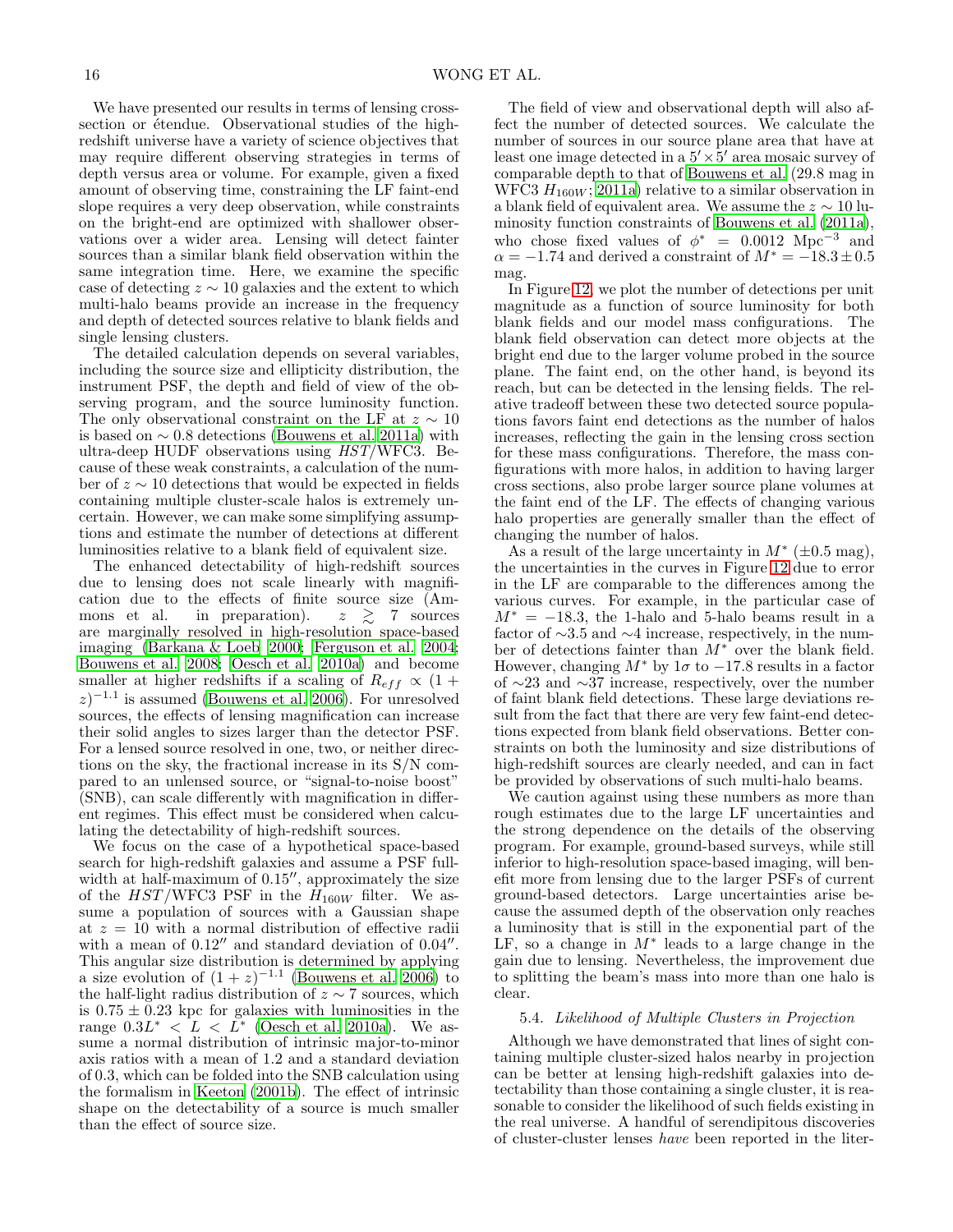

<span id="page-16-0"></span>FIG. 12.— Number of  $z = 10$  detections per unit magnitude for hypothetical  $5' \times 5'$  space-based blank field (black lines) and lensing field (colored lines) observations. The luminosity function of [Bouwens et al. \(2011a](#page-22-4)) is assumed. The blank field observation can detect more objects at the bright end due to the larger volume probed in the source plane, while the faint end is only detectable in the lensing fields. The tradeoff between the bright and faint end tends more toward faint end detections as the number of halos increases, reflecting the gain in the cross section. The mass configurations with more halos, in addition to having larger cross sections, also probe larger source plane volumes at magnifications needed to detect the faint end of the LF, resulting in more detections of objects fainter than  $M^*$ .

ature [\(Blakeslee 2001;](#page-22-24) [Athreya et al. 2002;](#page-22-25) [Zitrin et al.](#page-23-34) [2012\)](#page-23-34), albeit with smaller total integrated masses than our simulated fields, so their existence is not simply a theoretical construct. Here, we perform a simple calculation using our assumed halo mass function to estimate the number of fields in the universe that contain two cluster-scale halos with a total integrated mass of at least  $2 \times 10^{15} M_{\odot}$ .

We begin by performing the calculation of 2-halo beams in general terms, then examine specific cases that are relevant in the context of our simulations. We focus on the case of two halos for simplicity, requiring that each halo has at least a minimum mass,  $M_{min}$ , and lies within the redshift range  $z_{min} \leq z_1 \leq z_2 \leq z_{max}$ . Multi-cluster lines of sight will be strongly biased toward low masses due to the declining mass function, so we also require that the two masses sum to some minimum total mass,  $M_{tot}$ . We define the quantity

$$
n(M, z) = \int_{\Omega} \frac{dN}{dM dV} = 4\pi \frac{H(z)}{c} \frac{dN}{dM dz}
$$
 (12)

to be the number of halos with mass  $M$  at redshift z across the entire sky, where  $H(z)$  is the Hubble parameter at redshift z. Using the halo mass function to determine  $dN/dM dz$ , we then calculate the number density of foreground halos,  $n(M_1, z_1)$ , and the number density of background halos,  $n(M_2, z_2)$ , by evaluating the mass function at the appropriate masses and redshifts. We account for the maximum separation range of the two halos by requiring that the second halo lies within a circle of angular radius  $R_{sep}$ . This is a fixed quantity for all redshifts, and therefore is a constant that factors out of the integral. If we had chosen a geometry-dependent maximum separation (e.g., the Einstein radius of the foreground lens), we would need to include the solidangle term when integrating over  $z_2$ . Our restrictions on

both the minimum halo mass and total mass restricts the minimum value of  $M_2$  to either  $M_{min}$  or  $(M_{tot} - M_1)$ , whichever is greater. With these assumptions, the total number of 2-halo lines of sight that have a mass of at least  $M_{tot}$  is given by

$$
N = \left(\frac{\pi R_{sep}^2}{4\pi \text{ ster}}\right) \int_{M_{min}}^{\infty} dM_1 \int_{z_{min}}^{z_{max}} dz_1
$$

$$
\int_{\max(M_{min}, M_{tot} - M_1)}^{\infty} dM_2 \int_{z_1}^{z_{max}} n(M_1, z_1) n(M_2, z_2) dz_2.
$$
(13)

With this general calculation, we can then examine specific cases. We look at the 2-halo case analyzed in our Monte Carlo trials by setting  $M_{min} = 10^{14} \dot{M}_{\odot}$ ,  $M_{tot} =$  $2 \times 10^{15} M_{\odot}$ ,  $z_{min} = 0.1$ ,  $z_{max} = 0.9$ , and  $R_{sep} = 3.5$ . Based on this calculation, we expect there to be  $~\sim 10$ such lines of sight in the sky. This indicates that there exist ∼1 field similar to the top 10% of just the 2-halo beams analyzed in § [4.3,](#page-11-1) so it is reasonable to expect that such powerful lensing beams do exist. The frequency of multi-halo lines of sight also increases dramatically if our requirements on total mass or minimum halo mass are relaxed.

The calculation is very sensitive to our assumed cosmology, particularly  $\sigma_8$ . The uncertainty in  $\sigma_8$  from the seven-year WMAP results suggests a factor of  $\sim 2$ uncertainty. This simplistic calculation is likely conservative, as it does not account for mass due to smaller structures along the line of sight, the possibility of more than two cluster-scale halos in projection, or the effects of large-scale structure that could lead to correlations among mass peaks. Accounting for these effects could increase the predicted total number of massive multi-halo fields. A more detailed analysis of the frequency of these high-mass lines of sight using the Millenium Simulation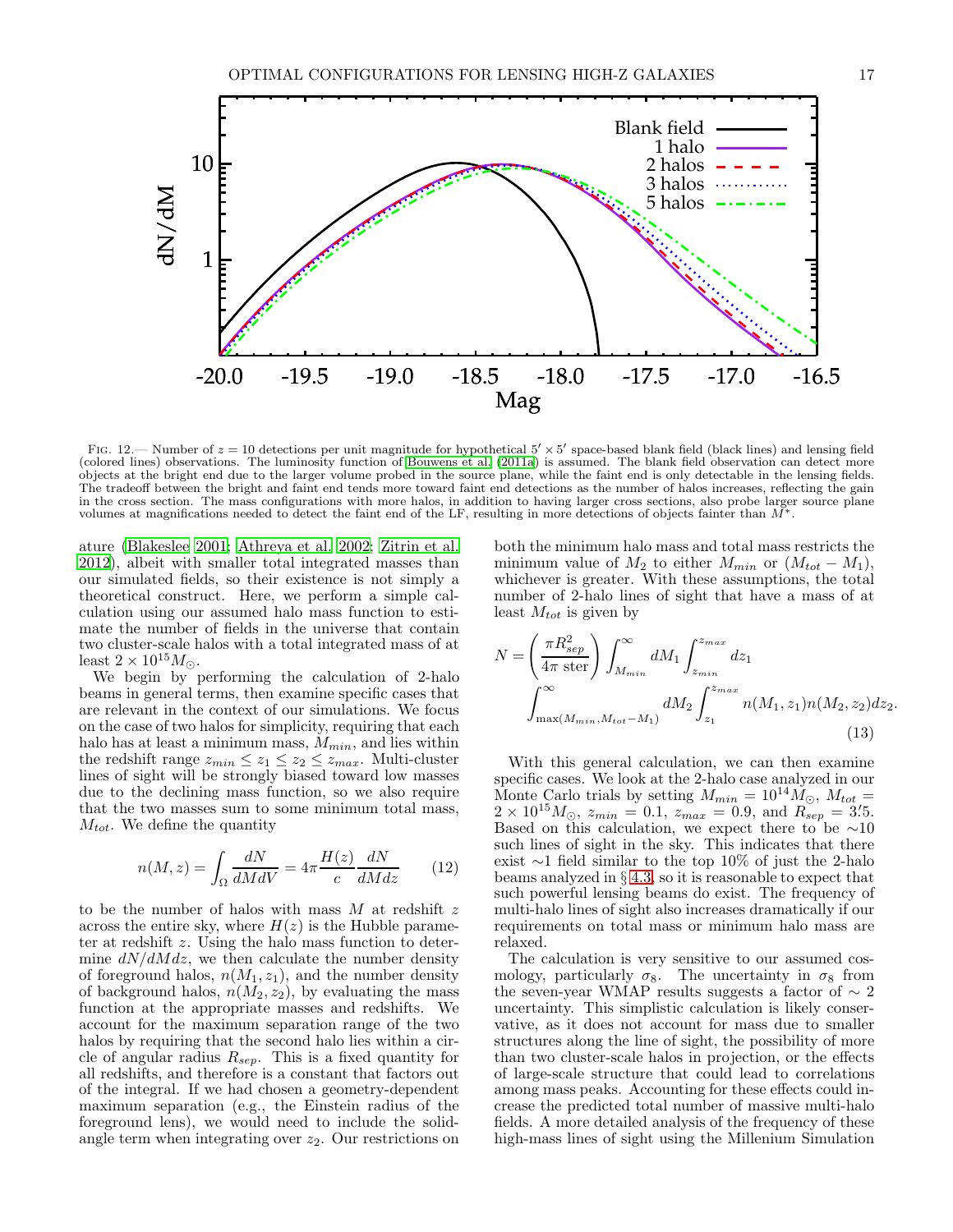will be presented in French et al. (in preparation). Additionally, we have identified several high-mass lines of sight containing multiple structures from spectroscopic observations of selected SDSS fields. An ongoing spectroscopic and photometric observing program has discovered and confirmed at least two lines of sight that contain multiple halos each with dynamical masses greater than  $\sim 10^{14} M_{\odot}$  as inferred from the relative velocities of the cluster galaxies. The total integrated masses in these fields are estimated to be  $\gtrsim 3 \times 10^{15} M_{\odot}$ . The details of these observations will be presented in Ammons et al. (in preparation).

#### 6. CONCLUSIONS

<span id="page-17-0"></span>We have compared the lensing properties of lines of sight containing chance alignments of multiple clusterscale halos on the sky to single-halo lenses, isolating the effects of more projected halos and the detailed properties of those halos. We examine the implications for magnifying very high-redshift  $(z \sim 10)$  galaxies. Our main conclusions are as follows.

- Lines of sight containing multiple cluster-scale halos have larger cross-sections for lensing highredshift galaxies above a given magnification threshold than single halos of equivalent total integrated mass. This effect is driven by interactions among the lens potentials of the halos, arising from non-linear combinations of both their convergence and shear profiles. The gain in the lensing strength due to the presence of multiple halos is maximized at some finite projected separation. For a beam with a total mass of  $2 \times 10^{15} M_{\odot}$ , this separation is  $\sim$ 100″. At larger separations, the configuration approaches the limit where the halos are independent fields. At smaller separations, the mass distribution is inefficient at maximizing the field's étendue (the area containing large magnifications), resulting in a lower cross section.
- For a line of sight containing the same total integrated mass split between two cluster-scale halos, the gain in lensing cross section is larger in those rare cases where the halo masses are comparable.
- The physical properties of a halo that drive an increase in the lensing cross section are a high concentration, the major axis aligned with the line of sight, and an intermediate redshift  $(\gtrsim 0.4)$ , which optimizes the scaled surface density of the halo. The triaxiality and projected ellipticity of the halo, and the relative orientations of multiple halos, are relatively unimportant. For beams with two cluster-scale halos, one halo typically dominates the mass due to the shape of the halo mass function. In such cases, the properties of the dominant halo determine the lensing characteristics of the field. One implication of this result is that analyses of known single-halo lensing beams, which rarely account for other structures along the line of sight, are unlikely to have a second massive halo in the beam that would significantly alter the overall

lensing cross section, but errors in the derived 2-D magnification map may still be underestimated.

- The same factors that increase the lensing cross section in typical 2-halo beams generally produce the best (top 10%) of 2-halo beams. One exception is that halos at low redshifts that scatter to large concentrations, resulting in an increased surface density over a large area, can have unusually large lensing cross sections. This is opposite to the overall trend for halos at low redshift to have smaller cross sections.
- We have isolated the effects of mass configuration − multiple halos and the properties of those halos − while controlling for total integrated mass in the beam. These effects are non-negligible and can be comparable to increasing the total mass in the beam from  $\sim 10^{15} M_{\odot}$  to  $\sim 3 \times 10^{15} M_{\odot}$ . Actual lines of sight in the universe containing multiple halos have the additional benefit that they are likely to contain more total mass than those with just a single massive cluster (French et al. in preparation).
- We have conservatively estimated the number of lines of sight that contain two cluster-scale halos within  $0.1 \leq z \leq 0.9$  as ~10 in the sky. A more detailed constraint using cosmological simulations will be presented in a future work (French et al. in preparation). We have identified several fields in the SDSS with large integrated masses and multiple cluster-scale halos in projection. Detailed observations of these fields will be presented in Ammons et al. (in preparation).

The results of our analysis can be used to identify ideal lines of sight in the real universe for magnifying very high-redshift galaxies into detectability once the masses, redshifts, centroids, and certain physical properties (e.g., concentration) of multiple cluster-scale halos are constrained from observational data. This work shows that focusing on reducing the uncertainties in these parameters will most limit the errors in the resulting magnification maps, which in turn will improve constraints on the luminosity function of lensed sources at  $z \sim 10$  identified in these fields.

We thank Decker French for her contributions to this project. We also thank Michael Blanton, Romeel Davé, Daniel Eisenstein, Brenda Frye, David Hogg, Daniel Marrone, and Johan Richard for helpful discussions and input, as well as Masamune Oguri for providing information on the projection of triaxial halos. This work was supported by NSF grant AST-0908280. This work performed in part under the auspices of the U.S. Department of Energy by Lawrence Livermore National Laboratory under Contract DE-AC52-07NA27344. A.I.Z thanks the Center for Cosmology and Particle Physics at New York University for their hospitality and support during her stays there.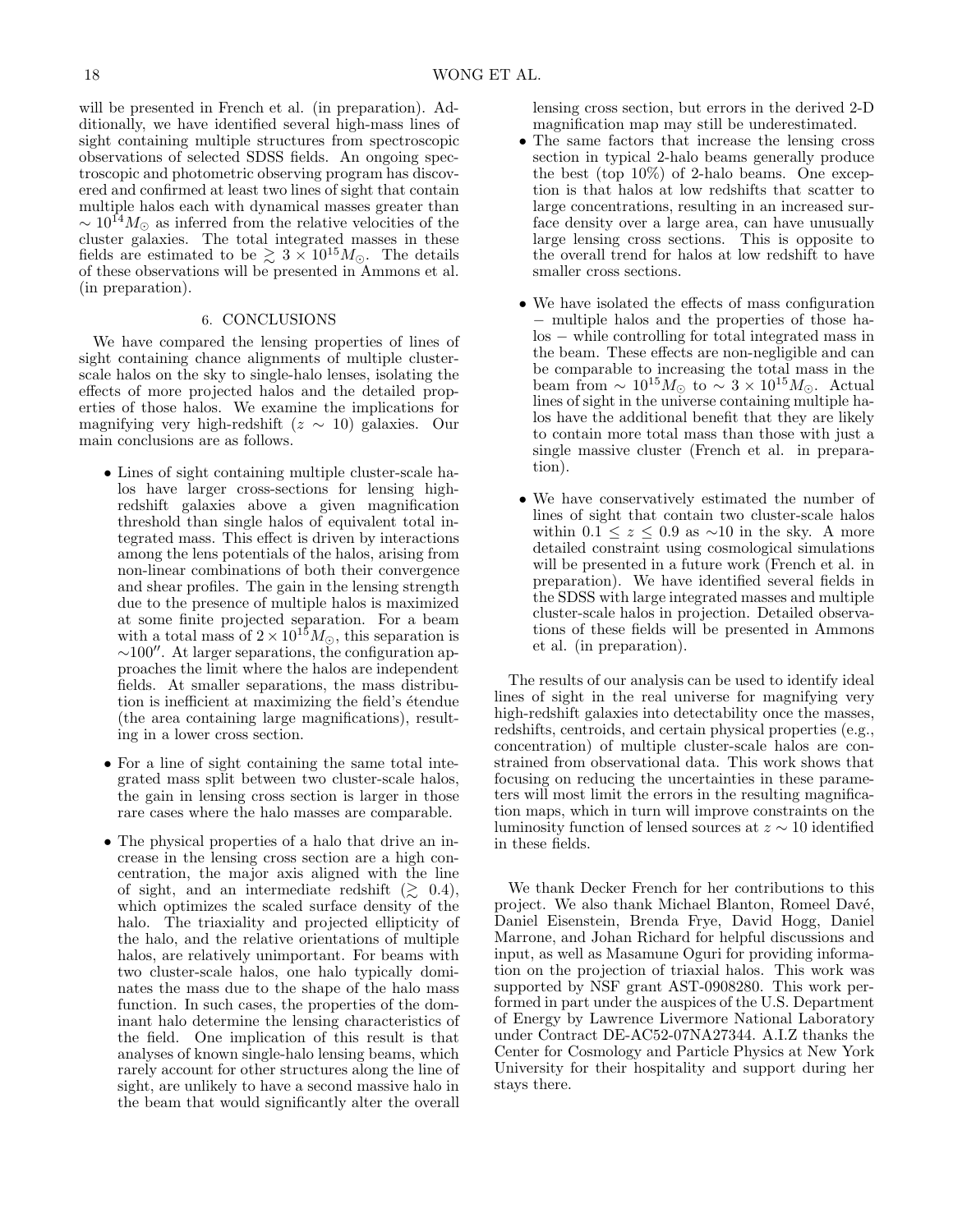

<span id="page-18-1"></span>FIG. 13.— Left:  $\sigma_{\mu}$  relative to the 1-halo case as a function of the threshold magnification,  $\mu_t$  at which  $\sigma_{\mu}$  is defined for each of the beam configurations (top). We make a similar plot, including only the top 10% of beams ranked by  $\sigma_{\mu>\mu_t}$  (bottom). The gain in cross section for the multi-halo fields over the single-halo fields is always positive on average, regardless of our choice of magnification threshold for defining  $\sigma_{\mu}$  in this range. Right: Same as the left panel of Figure [10](#page-12-0) but for  $\sigma_{\mu}$  defined to include magnifications above 3 (black), 5 (red), and  $10$  (blue). The peak shifts to smaller separations as  $\mu_t$  increases, reflecting the fact that larger projected surface densities are needed to produce regions of at least the threshold magnification value.

## APPENDIX

# A. CHOICE OF  $\sigma_{\mu}$  MAGNIFICATION THRESHOLD

<span id="page-18-0"></span>Our chosen threshold of  $\mu_t = 3$  for the brightest image of a given source position is somewhat arbitrary, although there is evidence that the number of detections in lensing fields as a function of magnification broadly peaks around  $\mu \sim 3$  (Ammons et al. in preparation). However, one could imagine that for the purposes of magnifying high-redshift galaxies, we may want a different magnification threshold. At  $z \sim 10$ , realistic observational programs with HST or a future facility will have little or no ability to probe significantly fainter than M<sup>∗</sup> . In the exponential part of the luminosity function, the gain in source density outweighs the loss of volume probed for increasing lensing magnification, so higher magnification may be desirable.

We reevaluate  $\sigma_{\mu}$  for different magnification thresholds, ranging from  $\mu_t = 3$  to  $\mu_t = 20$ , and plot the mean values relative to the single-halo case in the top panel of the left plot of Figure [13.](#page-18-1) We can see that the choice of magnification threshold within this range does not change our general result that the multi-halo fields have larger cross-sections than the single-halo case, although the fractional gain over the single-halo case does vary. In the bottom panel, we plot the same quantity for just the top 10% fields. We do not examine higher magnification thresholds because the chosen resolution of our source plane grid starts to become problematic, and it would require a large amount of computation time to reevaluate these configurations on a more finely sampled grid. Likewise, smaller magnification thresholds  $(1 \leq \mu_t \leq 3)$  require a calculation over a larger source plane area and are starting to become less scientifically interesting since they are approaching the case of no lensing magnification. The results appear unlikely to change at low redshift anyway given the nature of the trends.

Another possible consequence of changing  $\mu_t$  is that the the effects of various parameters on  $\sigma_\mu$ , such as the ones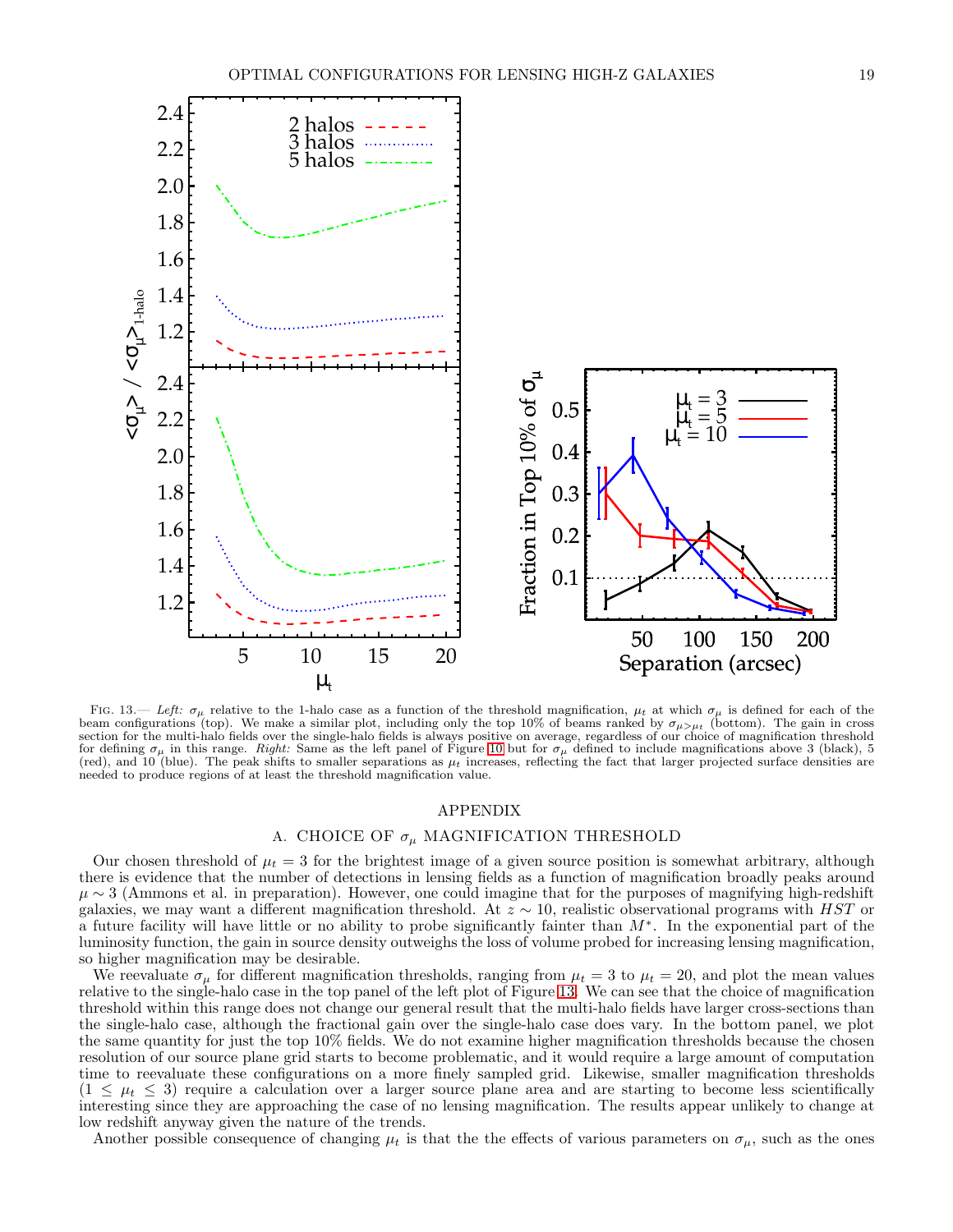# 20 WONG ET AL.

discussed in § [4.2,](#page-9-2) may change. In general, increasing this threshold will reduce the normalization of  $\sigma_{\mu}$ , but it is uncertain whether its behavior as a function of these parameters will change. Performing the simple mass scaling test shown in Figure [1](#page-3-1) for different choice of  $\mu_t$  only appears to change the overall normalization, but the nature of the trend remains the same. What about the other physical parameters that were explicitly tested in  $\S 4.2$ ?

We test the effects of changing  $\mu_t$  for various physical parameters and find that they are qualitatively similar with the exception of angular separation. In the right panel of Figure [13,](#page-18-1) we replot the left panel of Figure [10,](#page-12-0) but with the results for  $\mu_t = 5$  and  $\mu_t = 10$  as well. We plot this figure rather than one analogous to the upper left panel of Figure [8](#page-10-0) to remove the effect of overall normalization, and because the trends with separation that applies to the top 10% of beams are qualitatively similar to the mean results. As we increase  $\mu_t$ , the optimal angular separation decreases. This makes sense because in order for interactions between the lens potentials to produce extended magnifications regions above an increasing threshold, the interactions between the convergence and shear terms of the different halos need to be stronger. This indicates that the halos need to be projected closer together since their projected density and shear profiles drop off with increasing radius.

#### B. PROJECTION EFFECTS ON HALO PROPERTIES

<span id="page-19-0"></span>The lensing properties of a given mass distribution are determined by its projected mass density in the plane of the sky. In our analysis, we assume NFW halos with a triaxial mass distribution, which we need to translate into projected quantities. Here, we describe our method for characterizing the projected mass distribution of a triaxial ellipsoid (see also [de Zeeuw & Franx 1989;](#page-22-51) [Oguri et al. 2003](#page-23-37); [van de Ven et al. 2009;](#page-23-59) [Morandi et al. 2011;](#page-23-60) [Feroz & Hobson 2012\)](#page-22-52).

For a spherical NFW halo, the density profile is given by

<span id="page-19-1"></span>
$$
\rho(r) = \frac{\rho_s}{(r/r_s)(1+r/r_s)^2} \tag{B1}
$$

where  $r_s$  is the scale radius where the slope of the mass profile matches that of an isothermal sphere, and  $\rho_s$  is the characteristic density. When projected onto the plane of the sky, the surface density profile is given by

$$
\Sigma_0(R) = \int_{-\infty}^{\infty} \rho \left(\sqrt{R^2 + z^2}\right) dz
$$
  
=  $2 \int_{0}^{\infty} \rho (R \cosh u) R \cosh u du$  (B2)

<span id="page-19-6"></span>with the change of variables  $z = R \sinh u$ . Since  $\rho(r)$  depends on its argument only through  $r/r_s$ , we know that  $\Sigma_0(R)$ depends on R only through the combination  $R/r_s$ .

For a triaxial NFW halo, we specify its major, intermediate, and minor semi-axes by  $a, b$ , and  $c$ , respectively. To simplify the notation in this section, we rescale these semi-axis ratios by  $r_s$  such that  $a \equiv a/r_s$ ,  $b \equiv b/r_s$ , and  $c \equiv c/r_s$ are dimensionless quantities. Let  $\mathbf{X} = (X, Y, Z)$  be coordinates in the halo's principal axis frame, and  $\mathbf{x} = (x, y, z)$ be coordinates in the observer's frame such that the z-axis is along the line of sight. The two coordinate systems are related by a rotation matrix,

<span id="page-19-2"></span>
$$
X = Ax.\tag{B3}
$$

We then define

$$
m^2 = \frac{X^2}{a^2} + \frac{Y^2}{b^2} + \frac{Z^2}{c^2},
$$
\n(B4)

where m has dimensions of length and is analogous to r in the spherical case. We can define a triaxial NFW halo by substituting m into Equation [B1](#page-19-1) to get  $\rho(m)$ . Using Equation [B3,](#page-19-2) we can write  $m^2$  as a quadratic in  $(x, y, z)$ :

<span id="page-19-3"></span>
$$
m^2 = fz^2 + gz + h,\tag{B5}
$$

where f, g, and h are functions of x, y, and the angles used to define the halo orientation. Explicit expressions for these quantities are given in § [B.1](#page-20-0) and [B.2.](#page-21-0) We rewrite Equation [B5](#page-19-3) as

$$
m^2 = \xi^2 + \zeta^2,\tag{B6}
$$

where

$$
\xi = f^{1/2} \left( z + \frac{g}{2f} \right),\tag{B7}
$$

and

<span id="page-19-4"></span>
$$
\zeta = \sqrt{h - \frac{g^2}{4f}}.\tag{B8}
$$

Now when we do the projection, we can change integration variables from z to  $\xi$ . All of the  $(x, y)$  dependence is in  $\zeta$ , and  $\zeta^2$  is quadratic in  $(x, y)$  such that there is some rotated coordinate system  $(x', y')$  where

<span id="page-19-5"></span>
$$
\zeta^2 = \left(\frac{x'}{a'}\right)^2 + \left(\frac{y'}{b'}\right)^2.
$$
\n(B9)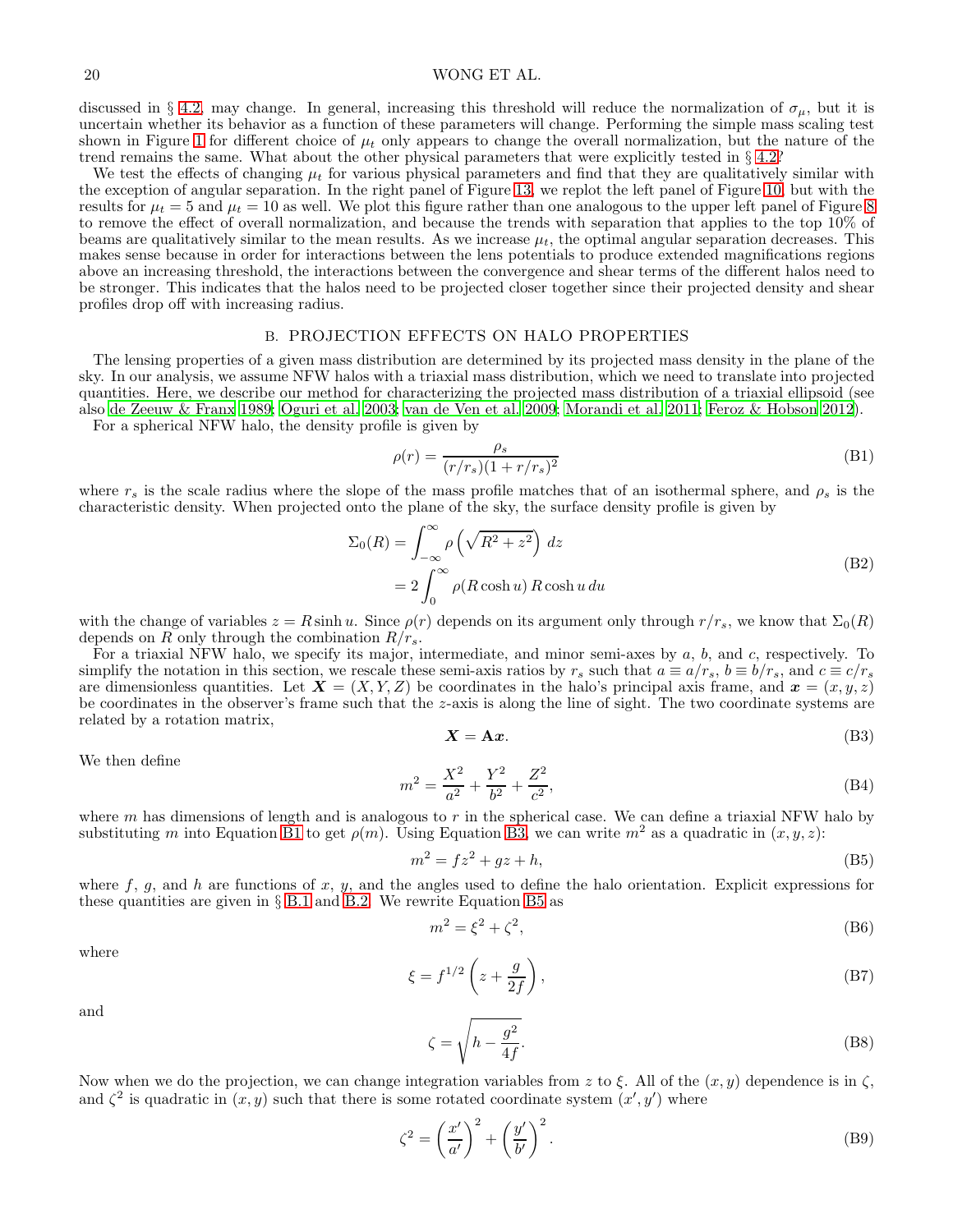This means that any function of  $\zeta$  will have elliptical symmetry. The quantities  $a'$  and  $b'$  are the semi-major and semi-minor axes (again scaled by  $r_s$  so they are dimensionless quantities), respectively, of the projected ellipse. The frames are rotated by some angle  $\psi$ , so

<span id="page-20-2"></span>
$$
\begin{bmatrix} x' \\ y' \end{bmatrix} = \begin{bmatrix} \cos \psi & \sin \psi \\ -\sin \psi & \cos \psi \end{bmatrix} \begin{bmatrix} x \\ y \end{bmatrix}.
$$
 (B10)

We can rearrange Equation [B8](#page-19-4) and write it as

<span id="page-20-1"></span>
$$
\zeta^2 = d_{xx}x^2 + d_{xy}xy + d_{yy}y^2,
$$
\n(B11)

where  $d_{xx}$ ,  $d_{xy}$ , and  $d_{yy}$  are the coefficients of the  $x^2$ , xy, and  $y^2$  terms, respectively. Equating Equation [B11](#page-20-1) with Equation [B9](#page-19-5) and substituting for x' and y' via Equation [B10,](#page-20-2) we can solve for  $\psi$ , a', and  $\vec{b}'$ :

<span id="page-20-3"></span>
$$
\psi = \frac{1}{2} \arctan\left(\frac{d_{xy}}{d_{xx} - d_{yy}}\right),\tag{B12}
$$

$$
a' = \sqrt{\frac{2}{F - G}},\tag{B13}
$$

$$
b' = \sqrt{\frac{2}{F+G}},\tag{B14}
$$

where

$$
F = d_{xx} + d_{yy},\tag{B15}
$$

$$
G = \sqrt{(d_{xx} - d_{yy})^2 + d_{xy}^2}.
$$
\n(B16)

We can implement one of two equivalent approaches using this basic framework. We can specify the orientation of the halo in terms of two viewing angles and apply a random rotation on the sky at the end. Alternatively, we can specify the halo orientation in terms of three Euler angles which will naturally produce a random projected orientation.

### B.1. Viewing Angle Approach

<span id="page-20-0"></span>Three angles are needed to fully specify the orientation of a halo in three dimensions. In the viewing angle approach, we only specify two angles, so the projected mass distribution must be rotated by a random angle at the end to achieve different position angles. In this approach, we define  $\theta$  and  $\phi$  to be the polar and azimuthal angles, respectively, of the ellipsoid relative to the observer's frame. Following the formalism in [Oguri et al. \(2003\)](#page-23-37), the rotation matrix  $\bf{A}$  is given by

$$
\mathbf{A} = \begin{bmatrix} -\sin\phi & -\cos\theta\cos\phi & \sin\theta\cos\phi \\ \cos\phi & -\cos\theta\sin\phi & \sin\theta\sin\phi \\ 0 & \sin\theta & \cos\theta \end{bmatrix}.
$$
 (B17)

The coefficients in Equation [B5](#page-19-3) are given by

$$
f = \sin^2 \theta \left( \frac{\cos^2 \phi}{a^2} + \frac{\sin^2 \phi}{b^2} \right) + \frac{\cos^2 \theta}{c^2},\tag{B18}
$$

$$
g = \sin\theta\sin 2\phi \left(\frac{1}{b^2} - \frac{1}{a^2}\right)x + \sin 2\theta \left(\frac{1}{c^2} - \frac{\cos^2\phi}{a^2} - \frac{\sin^2\phi}{b^2}\right)y,
$$
\n(B19)

$$
h = \left(\frac{\sin^2 \phi}{a^2} + \frac{\cos^2 \phi}{b^2}\right)x^2 + \left[\cos^2 \theta \left(\frac{\cos^2 \phi}{a^2} + \frac{\sin^2 \phi}{b^2}\right) + \frac{\sin^2 \theta}{c^2}\right]y^2 + \cos \theta \sin 2\phi \left(\frac{1}{a^2} - \frac{1}{b^2}\right)xy. \tag{B20}
$$

Proceeding with these definitions, the coefficients in Equation [B11](#page-20-1) are given by

$$
d_{xx} = \frac{1}{D} \left[ a^2 \cos^2 \theta \cos^2 \phi + b^2 \cos^2 \theta \sin^2 \phi + c^2 \sin^2 \theta \right],
$$
 (B21)

$$
d_{yy} = \frac{1}{D} \left[ a^2 \sin^2 \phi + b^2 \cos^2 \phi \right],\tag{B22}
$$

$$
d_{xy} = \frac{1}{D}(b^2 - a^2)\cos\theta\sin 2\phi,
$$
\n(B23)

$$
D = a^2 b^2 \cos^2 \theta + c^2 \sin^2 \theta (a^2 \sin^2 \phi + b^2 \cos^2 \phi).
$$
 (B24)

The angle  $\psi$  is not relevant in this approach because we have only specified two angles, which is not sufficiently general to fully characterize the halo orientation. Once the axis ratios of the projected ellipse have been determined, the ellipse can be rotated by a random angle to achieve different position angles.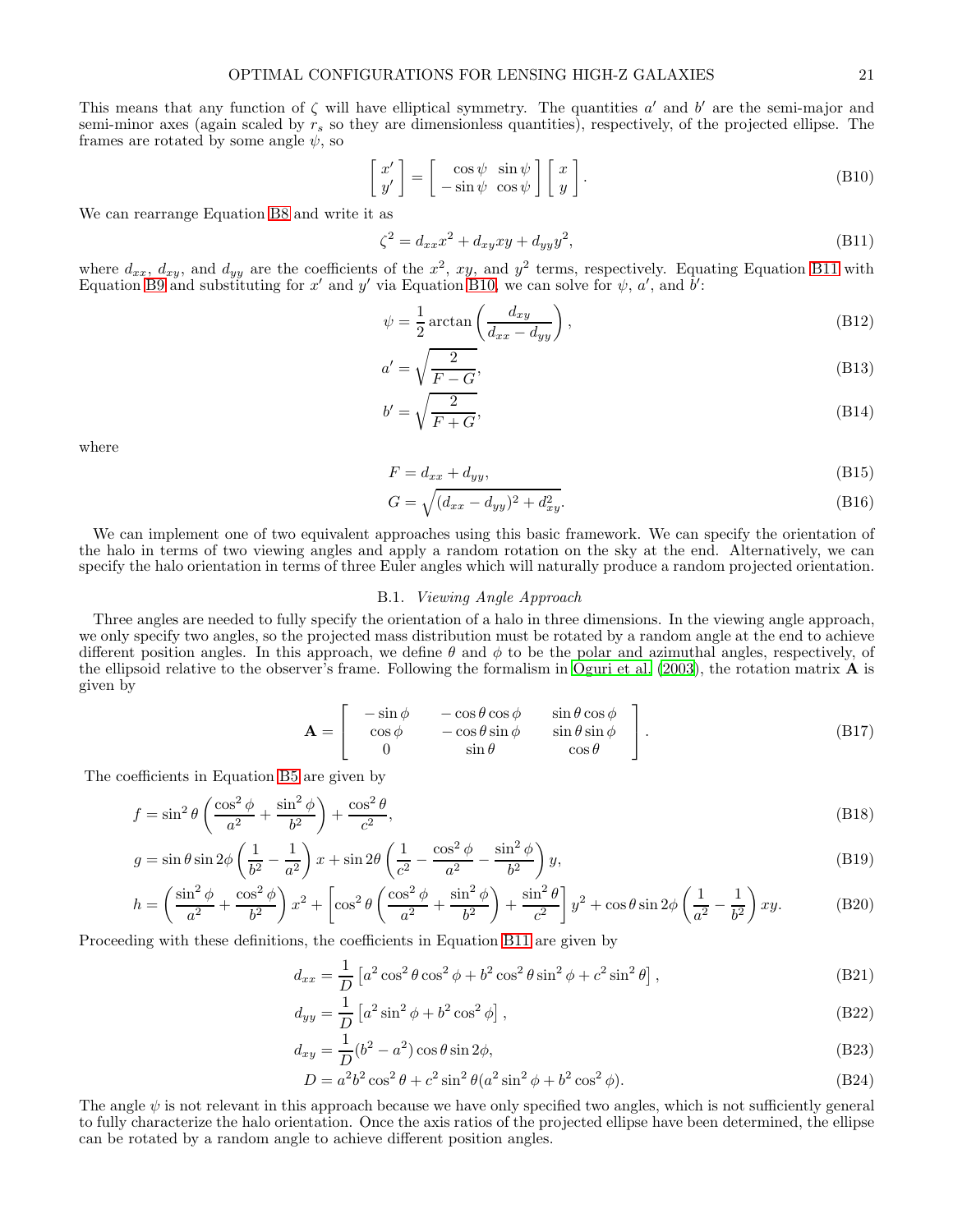# <span id="page-21-0"></span>22 WONG ET AL.

## B.2. Euler Angle Approach

Alternatively, we can specify the orientation of the halo by three Euler angles,  $\alpha$ ,  $\beta$ , and  $\gamma$ . These angles are related to the viewing angles  $\theta$  and  $\phi$  by the transformation

$$
\alpha = 0,\tag{B25}
$$

$$
\gamma = -\phi - \frac{\pi}{2},\tag{B26}
$$

$$
\beta = -\theta. \tag{B27}
$$

In this formulation, the rotation matrix becomes

$$
\mathbf{A} = \begin{bmatrix} \cos\alpha\cos\gamma - \sin\alpha\cos\beta\sin\gamma & \cos\alpha\cos\beta\sin\gamma + \sin\alpha\cos\gamma & \sin\beta\sin\gamma \\ -\sin\alpha\cos\beta\cos\gamma - \cos\alpha\sin\gamma & \cos\alpha\cos\beta\cos\gamma - \sin\alpha\sin\gamma & \sin\beta\cos\gamma \\ \sin\alpha\sin\beta & -\cos\alpha\sin\beta & \cos\beta \end{bmatrix}.
$$
 (B28)

The quantities  $f, g$ , and  $h$  can then be expressed in terms of the three Euler angles as

$$
f = \sin^2 \beta \left( \frac{\sin^2 \gamma}{a^2} + \frac{\cos^2 \gamma}{b^2} \right) + \frac{\cos^2 \beta}{c^2},
$$
\n(B29)

$$
g = \left[ \left( \frac{1}{a^2} - \frac{1}{b^2} \right) \cos \alpha \sin \beta \sin 2\gamma - \sin \alpha \sin 2\beta \left( \frac{\sin^2 \gamma}{a^2} + \frac{\cos^2 \gamma}{b^2} - \frac{1}{c^2} \right) \right] x
$$
(B30)

$$
+ \left[ \left( \frac{1}{a^2} - \frac{1}{b^2} \right) \sin \alpha \sin \beta \sin 2\gamma + \cos \alpha \sin 2\beta \left( \frac{\sin^2 \gamma}{a^2} + \frac{\cos^2 \gamma}{b^2} - \frac{1}{c^2} \right) \right] y,
$$
  
\n
$$
h = \left[ \frac{(\cos \alpha \cos \gamma - \sin \alpha \cos \beta \sin \gamma)^2}{a^2} + \frac{(\sin \alpha \cos \beta \cos \gamma + \cos \alpha \sin \gamma)^2}{b^2} + \frac{\sin^2 \alpha \sin^2 \beta}{c^2} \right] x^2
$$
(B31)  
\n
$$
+ \left[ \frac{(\cos \alpha \cos \beta \sin \gamma + \sin \alpha \cos \gamma)^2}{a^2} + \frac{(\cos \alpha \cos \beta \cos \gamma - \sin \alpha \sin \gamma)^2}{b^2} + \frac{\cos^2 \alpha \sin^2 \beta}{c^2} \right] y^2
$$
  
\n
$$
+ \left[ \frac{2(\cos \alpha \cos \beta \sin \gamma + \sin \alpha \cos \gamma)(\cos \alpha \cos \gamma - \sin \alpha \cos \beta \sin \gamma)}{a^2} + \frac{2(\sin \alpha \cos \beta \cos \gamma + \cos \alpha \sin \gamma)(\sin \alpha \sin \gamma - \cos \alpha \cos \beta \cos \gamma)}{b^2} - \frac{\sin 2\alpha \sin^2 \beta}{c^2} \right] xy.
$$

The coefficients  $d_{xx}$ ,  $d_{xy}$ , and  $d_{yy}$  in this approach are

$$
d_{xx} = \frac{1}{D} \left[ (\sin \alpha \cos \gamma + \cos \alpha \cos \beta \sin \gamma)^2 a^2 + (\sin \alpha \sin \gamma - \cos \alpha \cos \beta \cos \gamma)^2 b^2 + (\cos \alpha \sin \beta)^2 c^2 \right],
$$
(B32)

$$
d_{yy} = \frac{1}{D} \left[ (\cos \alpha \cos \gamma - \sin \alpha \cos \beta \sin \gamma)^2 a^2 + (\cos \alpha \sin \gamma + \sin \alpha \cos \beta \cos \gamma)^2 b^2 + (\sin \alpha \sin \beta)^2 c^2 \right],
$$
(B33)

$$
d_{xy} = \frac{1}{D} \left[ \sin 2\alpha \sin^2 \beta \left( c^2 - \frac{a^2 + b^2}{2} \right) - (a^2 - b^2) \left( \frac{1}{4} (3 + \cos 2\beta) \sin 2\alpha \cos 2\gamma + \cos 2\alpha \cos \beta \sin 2\gamma \right) \right],
$$
 (B34)

$$
D = a^2 b^2 \cos^2 \beta + c^2 \sin^2 \beta (a^2 \cos^2 \gamma + b^2 \sin^2 \gamma).
$$
 (B35)

The angle  $\psi$  (Equation [B12\)](#page-20-3) is now the position angle of the projected surface mass distribution, whereas a random position angle was drawn independently in the viewing angle approach. Both approaches give equivalent distributions of projected ellipticities and position angles.

# B.3. Effects on the Density Profile

The relevant physical quantities for determining the lensing properties of an NFW halo are the ellipticity  $\epsilon$ , the scale radius  $r_s$ , and the scaled surface density  $\kappa_s = r_s \rho_s / \Sigma_c$ , where  $\Sigma_c$  is the critical surface density for lensing. Assuming a triaxial rather than spherical halo does not change its virial radius or mass, but does change  $\epsilon$  and the projected  $r_s$ and  $\kappa_s$ . The projected ellipticity is simply

$$
\epsilon = 1 - \frac{b'}{a'}.\tag{B36}
$$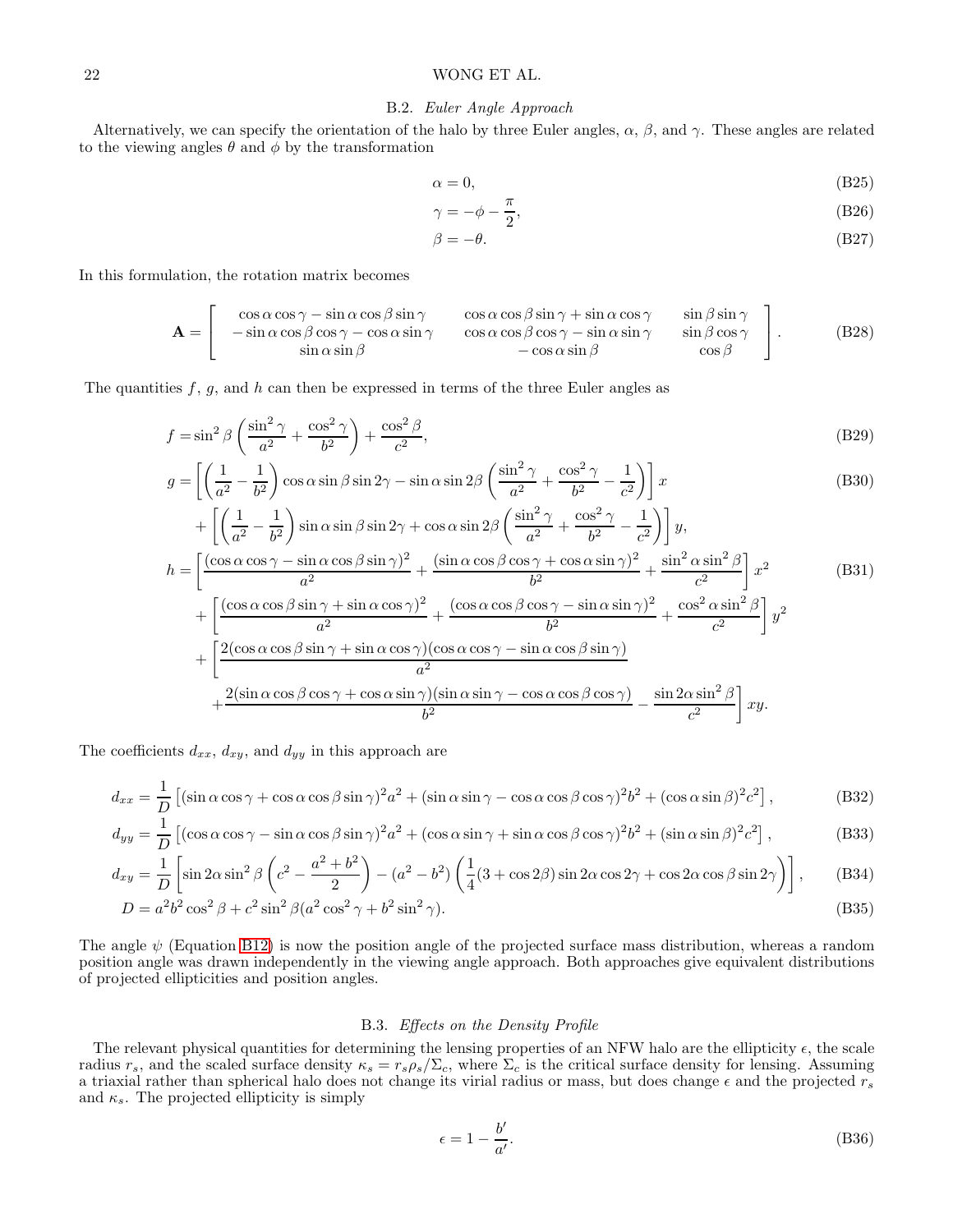<span id="page-22-53"></span>To obtain the surface density profile of a triaxial halo, we substitute  $\zeta$  into Equation [B2:](#page-19-6)

$$
\Sigma(\zeta) = \int_{-\infty}^{\infty} \rho(m) dz
$$
  
=  $f^{-1/2} \int_{-\infty}^{\infty} \rho \left(\sqrt{\xi^2 + \zeta^2}\right) d\xi$   
=  $f^{-1/2} \times 2 \int_{0}^{\infty} \rho(\zeta \cosh u) \zeta \cosh u du$   
=  $f^{-1/2} \times \Sigma_0(\zeta),$  (B37)

with the change of variables  $\xi = \zeta \sinh u$ . In other words, we can obtain the function for the surface mass density of the elliptical case just by plugging the elliptical radius  $\zeta$  into the function  $\Sigma_0$  and rescaling by  $f^{-1/2}$ . We know that the position coordinates enter only through the combination  $\zeta/r_s$ . In the coordinates aligned with the major axis of the ellipse, this has the form

$$
\frac{\zeta}{r_s} = \left[ \left( \frac{x'}{a'r_s} \right)^2 + \left( \frac{y'}{b'r_s} \right)^2 \right]^{1/2}.
$$
\n(B38)

We can therefore think of the projected mass distribution having some scale radius  $r'_s$ , and if we choose this so a circle of radius  $r'_s$  has the same area as the ellipse above, then we have

$$
r_s' = r_s \sqrt{a'b'}.\tag{B39}
$$

Since the virial radius of the halo remains the same, the projected concentration becomes

$$
c' = \frac{r_{vir}}{r'_s} = \frac{c_{vir}}{\sqrt{a'b'}}.\tag{B40}
$$

The scaled surface density  $\kappa_s$  is rescaled by a factor of  $f^{-1/2}$  as per Equation [B37,](#page-22-53) and can also be expressed as a combination of 3D and projected axis lengths [\(van de Ven et al. 2009\)](#page-23-59),

$$
\kappa_s' = f^{-1/2}\kappa_s = \frac{abc}{a'b'}\kappa_s.
$$
\n(B41)

#### REFERENCES

- <span id="page-22-25"></span>Athreya, R. M., Mellier, Y., van Waerbeke, L., Pelló, R., Fort, B.,
- <span id="page-22-48"></span>& Dantel-Fort, M. 2002, A&A, 384, 743 Barkana, R., & Loeb, A. 2000, ApJ, 531, 613 Bartelmann, M., Huss, A., Colberg, J. M., Jenkins, A., & Pearce, F. R. 1998, A&A, 330, 1
- <span id="page-22-34"></span>
- <span id="page-22-27"></span>Bartelmann, M., Steinmetz, M., & Weiss, A. 1995, A&A, 297, 1 Bertin, G., & Lombardi, M. 2001, ApJ, 546, 47
- <span id="page-22-24"></span><span id="page-22-22"></span>Blakeslee, J. P. 2001, arXiv:astro-ph/0108253
- <span id="page-22-50"></span>Bouwens, R. J., Illingworth, G. D., Blakeslee, J. P., & Franx, M. 2006, ApJ, 653, 53 Bouwens, R. J., Illingworth, G. D., Franx, M., & Ford, H. 2008, ApJ, 686, 230
- <span id="page-22-1"></span>
- <span id="page-22-0"></span>Bouwens, R. J., et al. 2004, ApJ, 616, L79 —. 2009, ApJ, 690, 1764 —. 2010a, ApJ, 709, L133 —. 2010b, ApJ, 708, L69 —. 2011a, Nature, 469, 504
- <span id="page-22-19"></span>
- <span id="page-22-2"></span>
- <span id="page-22-3"></span>
- <span id="page-22-4"></span>
- <span id="page-22-16"></span>
- <span id="page-22-5"></span>—. 2011b, ApJ, 737, 90 Bradley, L. D., et al. 2008, ApJ, 678, 647 —. 2012, ApJ, 747, 3 Broadhurst, T., et al. 2005, ApJ, 621, 53
- <span id="page-22-17"></span>
- <span id="page-22-42"></span>
- <span id="page-22-41"></span>Broadhurst, T. J., & Barkana, R. 2008, MNRAS, 390, 1647 Broadhurst, T. J., Taylor, A. N., & Peacock, J. A. 1995, ApJ,
- <span id="page-22-47"></span><span id="page-22-39"></span>438, 49 Bullock, J. S., Kolatt, T. S., Sigad, Y., Somerville, R. S., Kravtsov, A. V., Klypin, A. A., Primack, J. R., & Dekel, A. 2001, MNRAS, 321, 559
- 
- 
- <span id="page-22-9"></span><span id="page-22-8"></span>
- <span id="page-22-7"></span>Bunker, A. J., et al. 2010, MNRAS, 409, 855<br>Capak, P., et al. 2011, ApJ, 730, 68<br>Castellano, M., et al. 2010, A&A, 524, A28+<br>Clowe, D., Bradač, M., Gonzalez, A. H., Markevitch, M., Randall,<br>S. W., Jones, C., & Zaritsky, D.
- <span id="page-22-46"></span><span id="page-22-44"></span>
- <span id="page-22-33"></span>M. 2006, ApJ, 642, 39
- <span id="page-22-23"></span>Cooray, A. R., Holder, G. P., & Quashnock, J. M. 1999, MNRAS, 305, L11
- <span id="page-22-40"></span><span id="page-22-21"></span>Corless, V. L., & King, L. J. 2007, MNRAS, 380, 149 Crawford, C. S., Fabian, A. C., & Rees, M. J. 1986, Nature, 323, 514
- 
- <span id="page-22-51"></span><span id="page-22-26"></span>
- <span id="page-22-37"></span>
- Dalal, N., Holder, G., & Hennawi, J. F. 2004, ApJ, 609, 50<br>de Zeeuw, T., & Franx, M. 1989, ApJ, 343, 617<br>Eisenstein, D. J., & Hu, W. 1998, ApJ, 496, 605<br>Fedeli, C., Meneghetti, M., Bartelmann, M., Dolag, K., &
- 
- <span id="page-22-52"></span><span id="page-22-49"></span>
- <span id="page-22-13"></span>
- <span id="page-22-30"></span>Moscardini, L. 2006, A&A, 447, 419<br>Ferguson, H. C., et al. 2004, ApJ, 600, L107<br>Feroz, F., & Hobson, M. P. 2012, MNRAS, 420, 596<br>Finkelstein, S. L., Papovich, C., Giavalisco, M., Reddy, N. A.,<br>Ferguson, H. C., Koekemoer, A
- <span id="page-22-35"></span><span id="page-22-14"></span>
- ApJ, 719, 1250<br>
Finkelstein, S. L., et al. 2011, ApJ, submitted (arXiv:1110.3785)<br>
Gladders, M. D., Hoekstra, H., Yee, H. K. C., Hall, P. B., &<br>
Barrientos, L. F. 2003, ApJ, 593, 48<br>
Halkola, A., Seitz, S., & Pannella, M.
- <span id="page-22-43"></span>
- <span id="page-22-18"></span>
- <span id="page-22-36"></span>654, 714
- <span id="page-22-6"></span>Henry, A. L., Malkan, M. A., Colbert, J. W., Siana, B., Teplitz,
- <span id="page-22-12"></span><span id="page-22-11"></span>
- H. I., McCarthy, P., & Yan, L. 2007, ApJ, 656, L1<br>Hibon, P., Kashikawa, N., Willott, C., Iye, M., & Shibuya, T.<br>2012, ApJ, 744, 89<br>Hibon, P., et al. 2010, A&A, 515, A97+<br>Hilbert, S., White, S. D. M., Hartlap, J., & Schneid
- <span id="page-22-20"></span>—. 2008, MNRAS, 386, 1845
- <span id="page-22-45"></span><span id="page-22-10"></span>Hsieh, B.-C., Wang, W.-H., Yan, H., Lin, L., Karoji, H., Lim, J.,<br>Ho, P. T. P., & Tsai, C.-W. 2012, ApJ, 749, 88<br>Katgert, P., Biviano, A., & Mazure, A. 2004, ApJ, 600, 657<br>Keeton, C. R. 2001a, arXiv:astro-ph/0102340<br>—. 200
- 
- 
- <span id="page-22-32"></span><span id="page-22-28"></span>
- <span id="page-22-29"></span>
- <span id="page-22-38"></span>10<sub>2</sub>
- <span id="page-22-15"></span>Kneib, J., Ellis, R. S., Santos, M. R., & Richard, J. 2004, ApJ, 607, 697
- <span id="page-22-31"></span>Kneib, J.-P., et al. 2003, ApJ, 598, 804